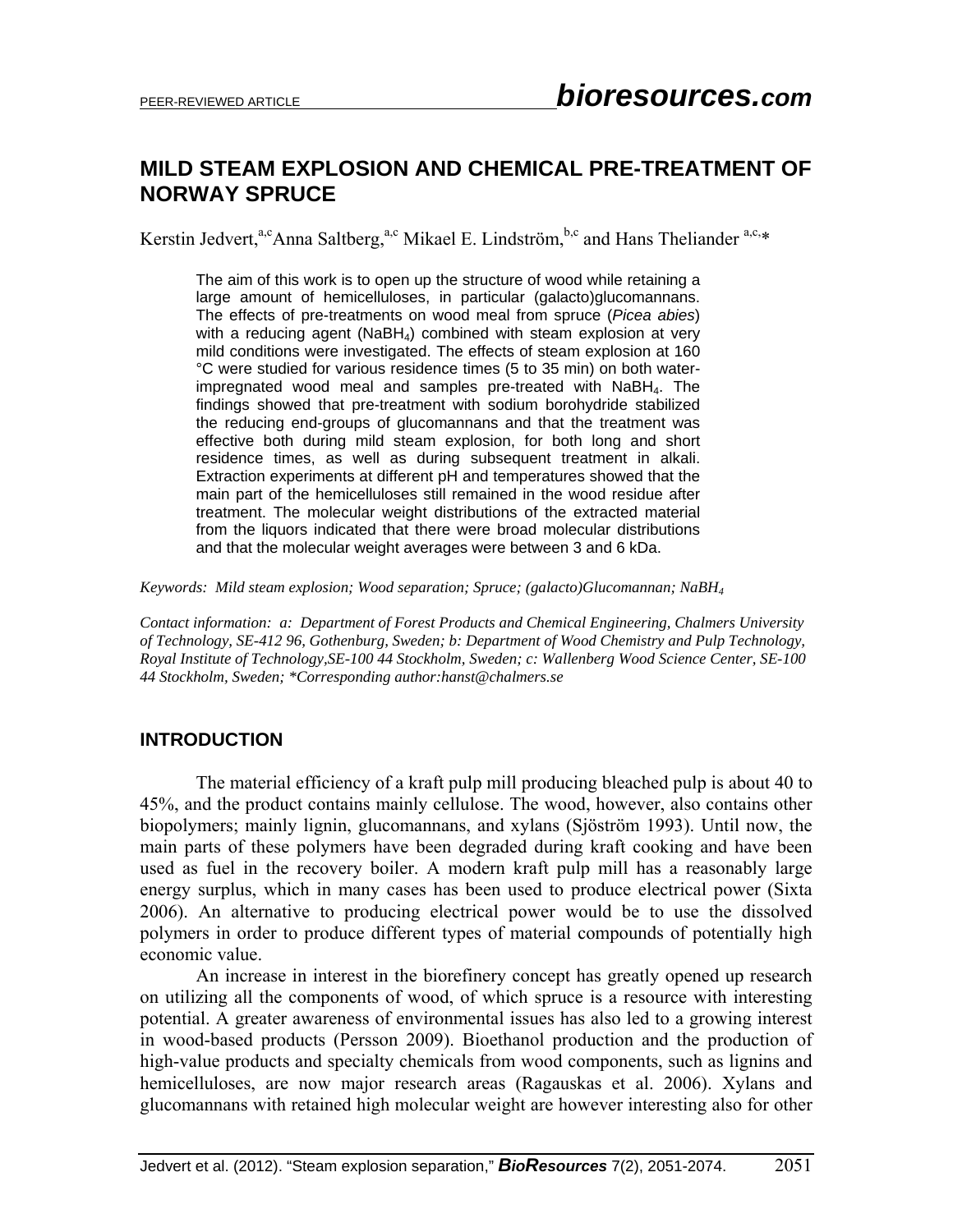applications. (Galacto)glucomannans could for example be used in abrasion-resistant clothing, for pharmaceutical purposes, in specialty papers, or for antibacterial bandages by modifying cellulose surfaces (Willför et al. 2008, Alonso-Sande et al. 2009). Emulsion stabilization in the food, health, and cosmetic industries are other examples. Oligomeric hemicelluloses prepared by steam explosion via size exclusion chromatography have been shown to be easily purified and modified for the production of hydrogels (Söderqvist-Lindblad et al. 2001; Edlund and Albertsson 2008). Both glucomannans and xylans are also considered as potential barriers in bioplastic films (Gatenholm et al. 2004; Zhu et al. 2011; Mikkonen et al. 2010). In order for a biorefinery process to benefit from energy and material efficiency, it is important to be able to selectively fractionate the different components. This would provide the potential to produce high value, low volume products parallel to low value, high volume fuels/products (Bozell 2010).

During alkaline treatment, the carbohydrate components in wood are subjected to degradation through the hydrolysis of acetyl groups, the dissolution of low weight carbohydrates, peeling reactions, and alkaline hydrolysis (Sjöström 1993). Hemicelluloses are degraded to a greater extent than cellulose. Xylans in softwood are more stable than glucomannans since they have alkali-stabilizing arabinose and 4-O-methyl glucoronic acid side-groups, and the yield of xylan is further increased by the fact that xylan has the ability to re-sorb onto fibres (Yllner and Enström 1956). Galactoglucomannans, which are the principal hemicelluloses in spruce (Fengel and Wegener 1989; Sjöström 1993; Timell 1967), have a high solubility and are currently most often degraded in various processes and thereby not used to their full potential. Thus, glucomannan is the component degraded most extensively, and the peeling reactions take place at moderate temperatures, significant for glucomannan already below 100 °C (Wigell et al. 2007). The peeling reaction starts at the reducing end-group of a carbohydrate polymer and one monomer at a time is rearranged and cleaved off. The reaction continues until a competitive stopping reaction occurs, primarily by the rearrangement of the reducing end-group (Franzon and Samuelson 1957).

When exposed to acidic treatments, glucomannans and other carbohydrates are subjected to acidic hydrolysis, which leads to breakage of glycosidic bonds. During thermal treatments, dehydration reactions of polysaccharides often occur as well, and these reactions are acid-catalyzed. The result is the formation of anhydro sugars with intramolecular glycosidic linkages. Because these bonds can easily be hydrolyzed, further degradation products, such as furfurals and uronic acids, may also be formed. Oxidation reactions are also common in acidic media, and these reactions lead to the conversion of hydroxyl groups and reducing end-groups into aldehyde-, keto-, and carboxyl groups (Fengel and Wegener 1989). Measurements of pulps after pre-hydrolysis and kraft cooking have shown that a pre-treatment at pH 2.5 and a temperature of 100 °C does not negatively affect the pulp yield and viscosity, while an increase to a temperature of 120 °C leads to a significantly lower pulp yield (Brelid 2002). Studies on the stabilization of glucomannan before sulfite pulping have shown that cleavage of ester bonds and the deacetylation of the glucomannan lead to molecules that are more resistant to acid hydrolysis. This can be achieved by a prolonged impregnation at low temperature or by a slightly alkaline precook. Stabilization cannot, however, be accomplished by weak acidic conditions in the precook (Annergren and Rydholm 1960; Annergren et al. 1961). The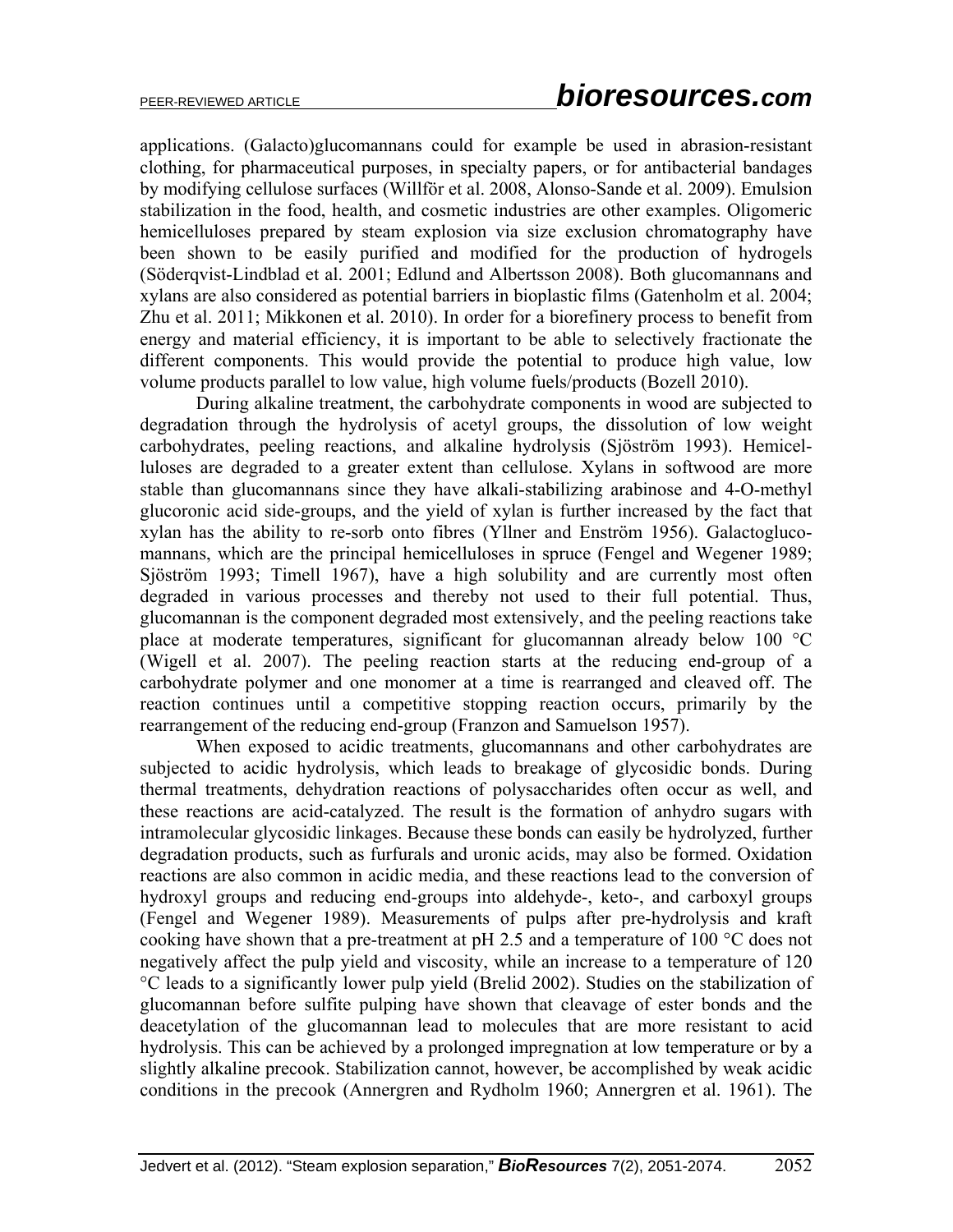reason for stabilization seems to be that deacetylated glucomannan fragments are more linear and therefore have the ability to sorb to the wood cellulose.

Due to these degradation reactions, some form of stabilization of the galactoglucomannans is necessary in order to be able to extract and isolate glucomannans from wood. The stabilization of polysaccharides during alkaline degradation can be achieved by the elimination of the aldehyde function of the end-groups. It is well known that borohydrides reduce the carbonyl groups in pulp (Meller 1953), giving the pulp an increased resistance to alkali (Richtzenhain et al. 1954; Miyake 1967) and reducing its brightness reversion (Giertz and McPherson 1956). An addition of 1% (on wood) of NaBH<sub>4</sub> can increase the pulp yield by 10% and the amount of retained glucomannan is increased significantly (Hartler 1959). Another approach to stabilizing the glucomannans is to oxidize the end-groups into carboxyl groups or other stable derivatives (Sjöström 1993).

In order to be able to extract galactoglucomannans effectively from spruce, the wood structure needs to be more accessible for chemicals and, more importantly, for enzymes. Steam explosion (STEX) is a technique whereby wood chips or other types of biomass are treated with high pressure steam followed by a rapid release to lower pressure. The liquid inside the wood chips expands, leading to a rupture of the wood structure. The cell components become somewhat hydrolyzed by the acetic acid that is released from the wood (Glasser and Wright 1998; Overend and Chornet 1987). Depending mainly on temperature and residence time, steam explosion treatment could result in anything from introducing small cracks in the wood structure to total defibrillation (Tanahashi 1990), and the method could, consequently, be used for several purposes.

The concept of steam explosion was introduced in two patents in 1932 and 1928. The former patent describes experiments on pine with saturated steam at 218 to 262 °C for 0.5 to 5 seconds, which was rapidly discharged, and the pine was then subjected to aqueous extraction and fermentation. The latter patent describes the means by which steam explosion could be performed on an industrial scale, and the same basic approach has been used later in the production of Masonite boards. Steam explosion has been suggested as an environmentally friendly pulping process (Kokta and Ahmed 1998) as well as a pre-treatment method for biomass intended for chemical production or enzyme treatment in, for example, ethanol production. An acidic catalyst such as  $SO<sub>2</sub>$  is often used in order to aid in the decomposition of the lignocellulosic biomass in these cases (Li et al. 2009; Shimizu et al. 1998; Grethlein and Converse 1991; Mabee et al. 2006). Steam explosion as a pre-treatment method is similar to pre-treatments with diluted acids in so far as they both increase the pore volume of the wood by removing hemicelluloses (Grethlein and Converse 1991; Carrasco et al. 1994)

Two important factors that govern the effect of steam explosions are temperature and residence time. It has been a general observation that it is possible to trade these factors and achieve equivalent results (Overend and Chornet 1987). This concept implicitly includes the assumptions that the overall kinetics follow first-law concentration dependence and that the rate constant has an Arrhenius-type dependence on temperature, although the apparent activation energy may itself be a function of temperature. Time and temperature have, thus, been combined into a single (severity) factor for describing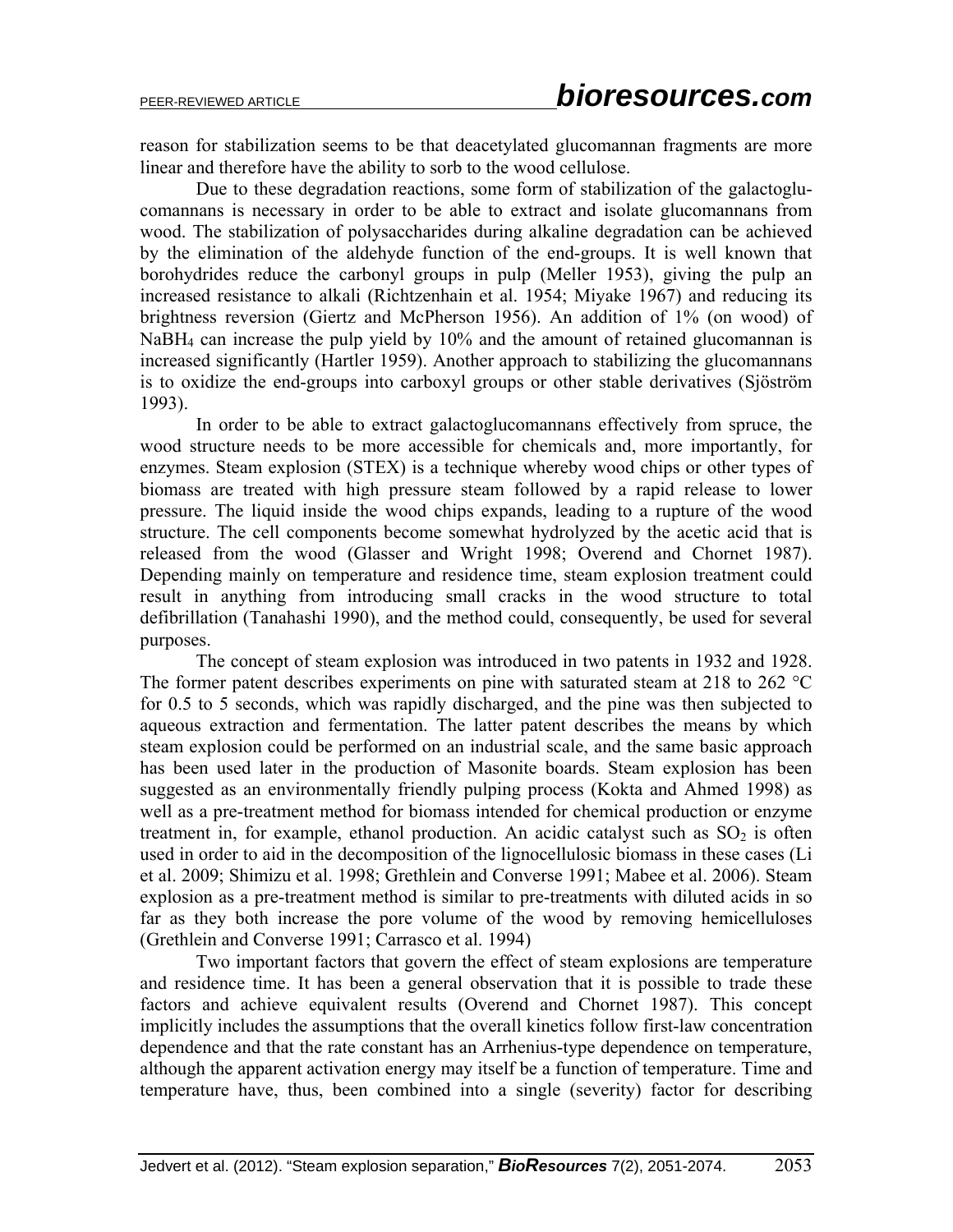processes in general, similar to the H-factor in kraft pulping (Heitz et al. 1991). Although time, temperature, and pH are important parameters when it comes to the severity of steam explosion treatments, other factors such as wood source, chip size, and moisture content also affect the results and need to be taken into consideration when optimizing a steam explosion process. The effects of some of these parameters have been examined (Cullis et al. 2004) and it was found that the "relative severity" decreased with increasing chip size and increased initial moisture content (30% compared to 12%). Thus, thicker chips of higher initial moisture content in the chips reduced the harshness of the steam explosion treatment.

The effect of steam explosion on the structure and appearance of wood has been studied, for example, on sub-alpine fir (Zhang and Cai 2006) and on aspen wood chips (Kallavus and Gravitis 2009). By using light microscopy and electron microscopy (SEM and TEM), fractures could be observed, especially at bordered pit pairs and in pits between ray and parenchyma cells and in earlywood tracheids of the sub-alpine fir. In the study of aspen wood chips, it was concluded that vessels and ray cells worked in opposite ways; vessels accelerated the separation process while ray cells retarded it. It was also shown that lignin was redistributed both on the inner and outer surfaces of the cell wall as well as inside the cell wall.

The idea of using steam explosion as a pre-treatment method to utilize all wood components was previously presented in a study where hardwood samples were subjected to steam explosion at 180 to 230 °C for 1 to 20 minutes (Shimizu et al. 1998). In that study, hemicelluloses became extractable with hot water after steaming, and lignin was degraded by the cleavage of α- and β-aryl ether linkages. The wood components were fractionated by successive extraction with water and 90% dioxane.

In order to utilize glucomannans, they need to be extracted and isolated from the wood material. Numerous studies on extraction methods for different hemicelluloses have been conducted throughout the years; early investigations were made on delignified wood (holocellulose), and the hemicelluloses were extracted in successive steps with different types and concentrations of alkali, depending on the wood source (Fengel and Wegener 1989; Sjöström 1993). Examples of methods and results have been summarized in a review article by Timell (1967), and many of these methods still dominate current research. Glucomannans can be extracted by the use of barium hydroxide, which forms an insoluble complex with mannans and glucomannans (Meier 1958a). Organic solvents, such as dioxane, DMF, DMSO, and alcohols have also been used in different studies (McPherson 1958; Bennani et al. 1991). The extraction of galactoglucomannans from spruce wood has recently been achieved with pressurized hot water (Song et al. 2008). The study shows that the pH profile needs to be controlled in order to reach a high yield of high molecular weight hemicelluloses and that the yield forwood chips is significantly lower than the yield for ground wood. An extraction method with aqueous extraction liquors at acidic, near-neutral, and alkaline conditions was used in another recent study (Perez et al. 2011), where the impact of extraction conditions and wood species on chemical composition were investigated. It was concluded that for spruce, extraction at near-neutral conditions yielded glucomannan-rich fractions with low residual lignin content. Sulfuric acid resulted in similar behavior, while acetic acid at low concentrations acted as an organic solvent and led to the presence of high amounts of residual lignin.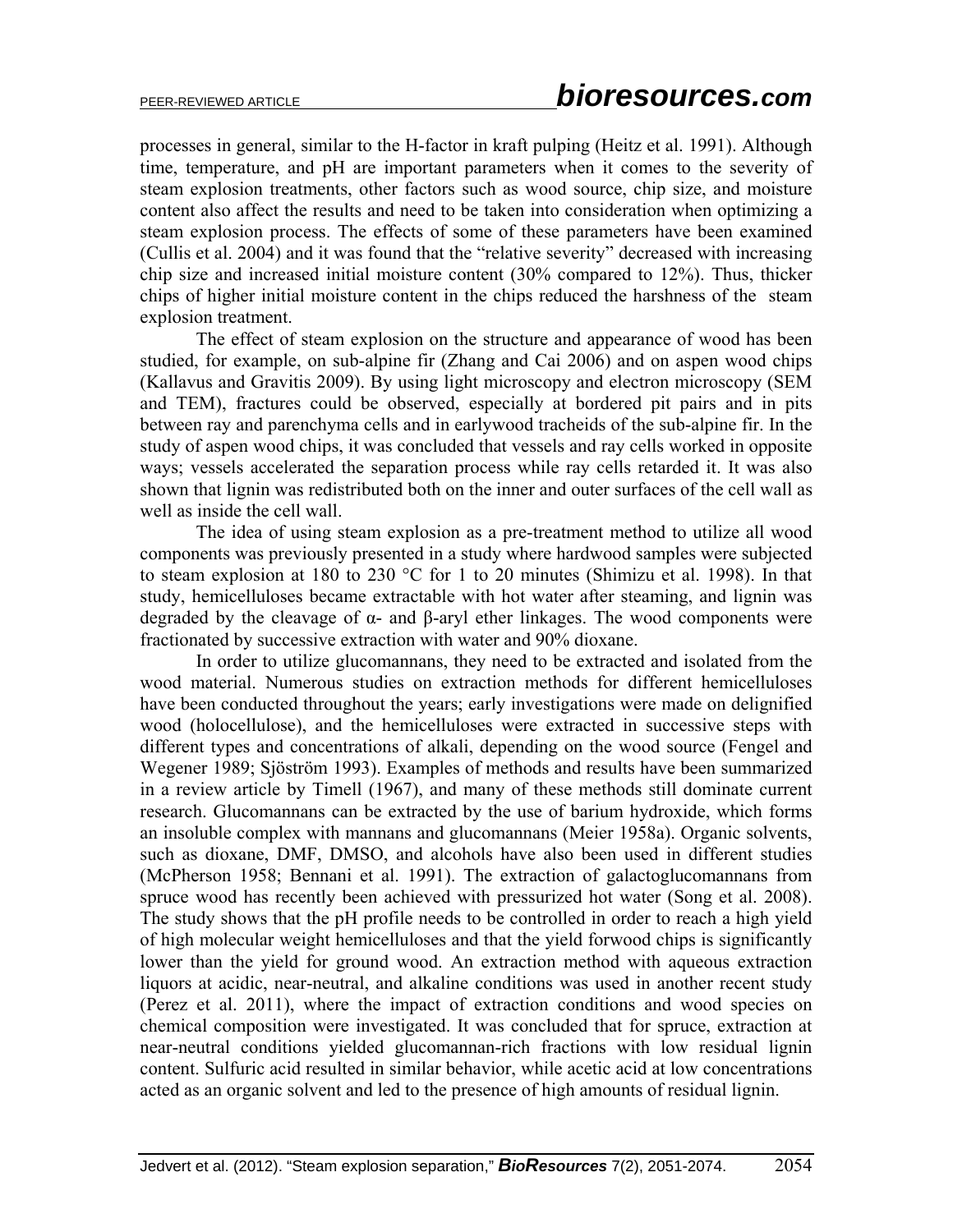From the above it can be concluded that steam explosion opens up the structure of wood, but if the conditions are too harsh there will also be a substantial degradation of the wood polymers, especially the hemicelluloses.

The aim of this study was to examine the potential of using mild steam explosion, as an industrially relevant technique, as a pre-treatment step in a process for the fractionation of spruce wood into its main components; cellulose, lignin, and hemicelluloses. The prime focus of this study is on the behavior of glucomannans and the possibility to stabilize these biopolymers. To investigate the stability of the wood polymers after steam explosion, various extraction tests were carried out. Furthermore, since the focus in this study is on the effects and chemical reactions in the fiber wall, wood meal was chosen in order to avoid mass transport phenomena between different fibers.

## **EXPERIMENTAL**

#### **Materials**

 Wood meal from Norway spruce (*Picea abies*) was used as the raw material. Preparation was made by grinding industrially cut wood chips in a Wiley mill  $(< 1$  mm).

## **Initial Impregnation Experiments**

 In the first part of the study, different pre-treatment methods with various impregnation liquors were performed on spruce wood meal. This was done in order to obtain reference data for untreated wood meal. The samples were subjected to the alkaline and acidic impregnation chemicals sodium hydroxide (NaOH,  $0.75$  M, pH 13.9, 25 °C) and sulfuric acid (H<sub>2</sub>SO<sub>4</sub>, 0.005 M, pH 2.0, 25 °C). Some experiments were conducted in which the samples were pre-treated with a reducing agent before being subjected to the alkaline or acidic treatment. For these tests, sodium borohydride was chosen as a model substance (Wigell et al. 2007). All experiments were carried out in steel autoclaves with a volume of about 1.2 liters. Samples of wood meal were used to minimize mass transport phenomena, such as penetration and diffusion, which make it easier to study chemical reactions and the kinetics of these reactions.

The reducing pre-treatment with sodium borohydride was performed by putting the wood meal in beakers with an aqueous NaBH<sub>4</sub> solution (7 w/w% on wood) with a liquor-to-wood ratio of 7:1. The mixture was left for 4 to 5 days in order to achieve as complete a reaction as possible. The beakers were evacuated several times during the treatment by subjecting the samples to vacuum in an exsiccator so as to improve impregnation. Afterwards, the wood meal was thoroughly washed with deionized water at room temperature.

The wood meal samples were mixed with impregnation liquor in autoclaves with a high liquor-to-wood ratio (100:1) to maintain a virtually constant concentration of the impregnation chemical. The autoclaves were evacuated for 5 min and were then pressurized for 5 min with 5 bars of nitrogen gas. The pressure was then released, and the autoclaves were put in a pre-heated polyethylene glycol bath. The temperatures applied were 90, 110, and 130  $\degree$ C, which corresponds to 87, 108, and 127  $\degree$ C inside the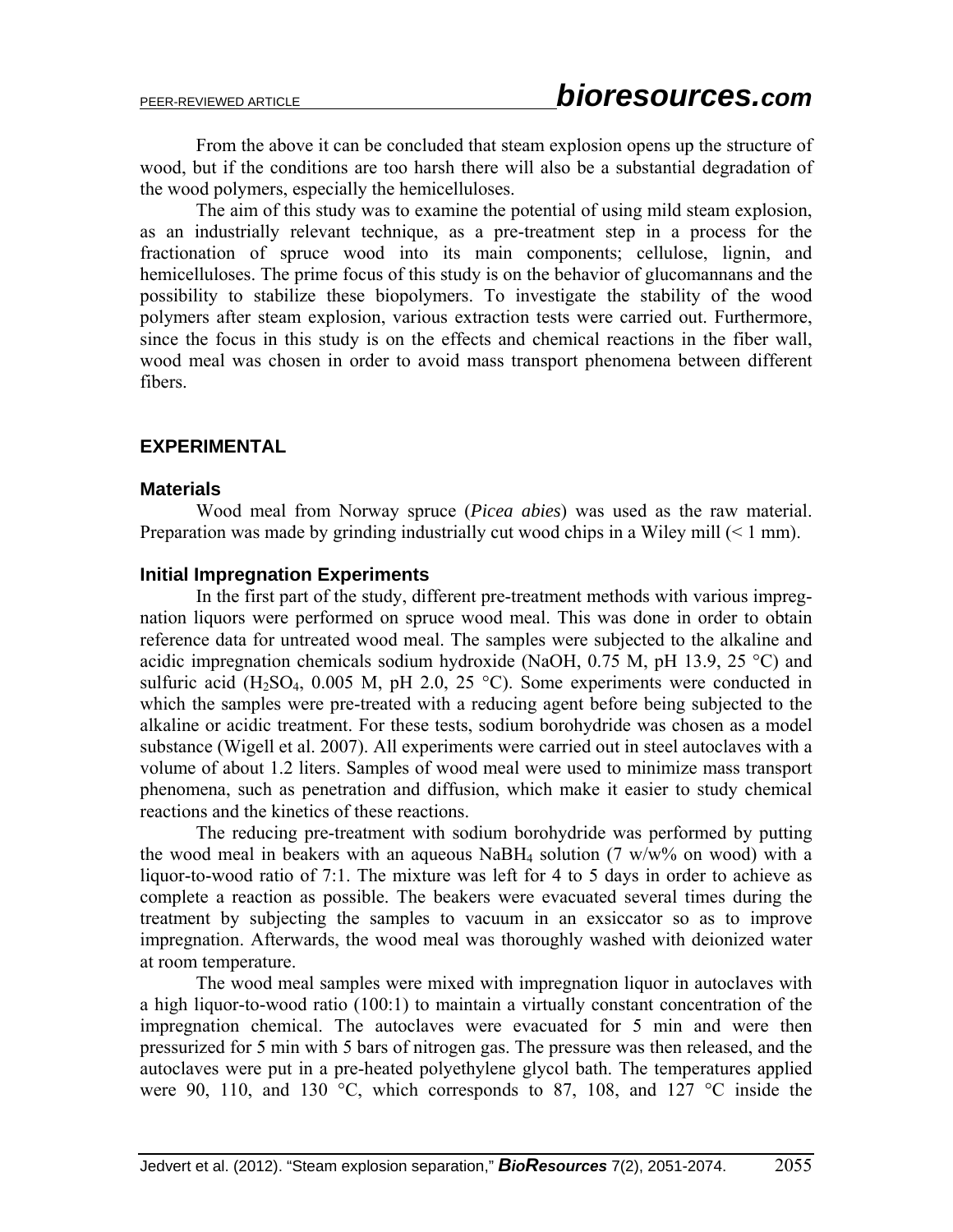autoclaves when the equilibrium temperature was reached (see Fig. 1). The treatment times were 10, 30, 60, and 120 minutes, and as can be seen in Fig. 1, 10 minutes represents the conditions near the end ofthe heating up period. The wood meal was filtered off and analyzed for Klason lignin, acid-soluble lignin, and carbohydrate contents; the analytical methods are described in more detail below. In addition, near infrared (NIR) spectroscopy measure-ments were performed and correlated with the results from the chemical analyses with the use of multivariate data analysis.



**Fig. 1.** Temperature profiles inside autoclaves at oil bath temperatures 90, 130, and 170 °C. The temperature inside the autoclaves was monitored using a 175-T3 logger with a Teflon thermocouple to attain correct temperature development inside the autoclaves (Ribe et al. 2010).

## **Mild Steam Explosion**

 The mild steam explosion experiments were performed in lab scale equipment comprising a modified steel autoclave. The autoclave had a volume of about 1.2 liters, and for each experiment 50 g of sample was run. The lid of the autoclave had an inlet for steam and a temperature measurement device, and the pressure was released by opening the vent to the outlet in the middle of the lid (see Fig 2). The experiments were performed in a batch steam explosion apparatus, where the biomass was exploded inside the reactor. In order to better maintain the temperature inside the autoclave, it was put in an insulated outer beaker.

Experiments on water-impregnated wood meal were performed, and the effects of different residence times during mild steam explosion were investigated. All of these experiments were executed at the same steam explosion temperature, 160 °C. Impregnation with water was done with a liquor-to-wood ratio that corresponded to that of fully impregnated wood chips, namely 2.3:1 (115 g water: 50 g o.d. wood). Impregnation was also performed in steel autoclaves. In order to make sure that all of the wood material was penetrated with liquor, 5 min evacuation followed by pressurizing for 5 min with 5 bars of nitrogen gas was done twice, and the system then was left overnight under pressure. Residence times of 5, 10, 15, 20, 25, 30, and 35 minutes were investigated in the steam explosion equipment. After steam explosion treatment, the material was washed with 5 liters of deionized water at room temperature.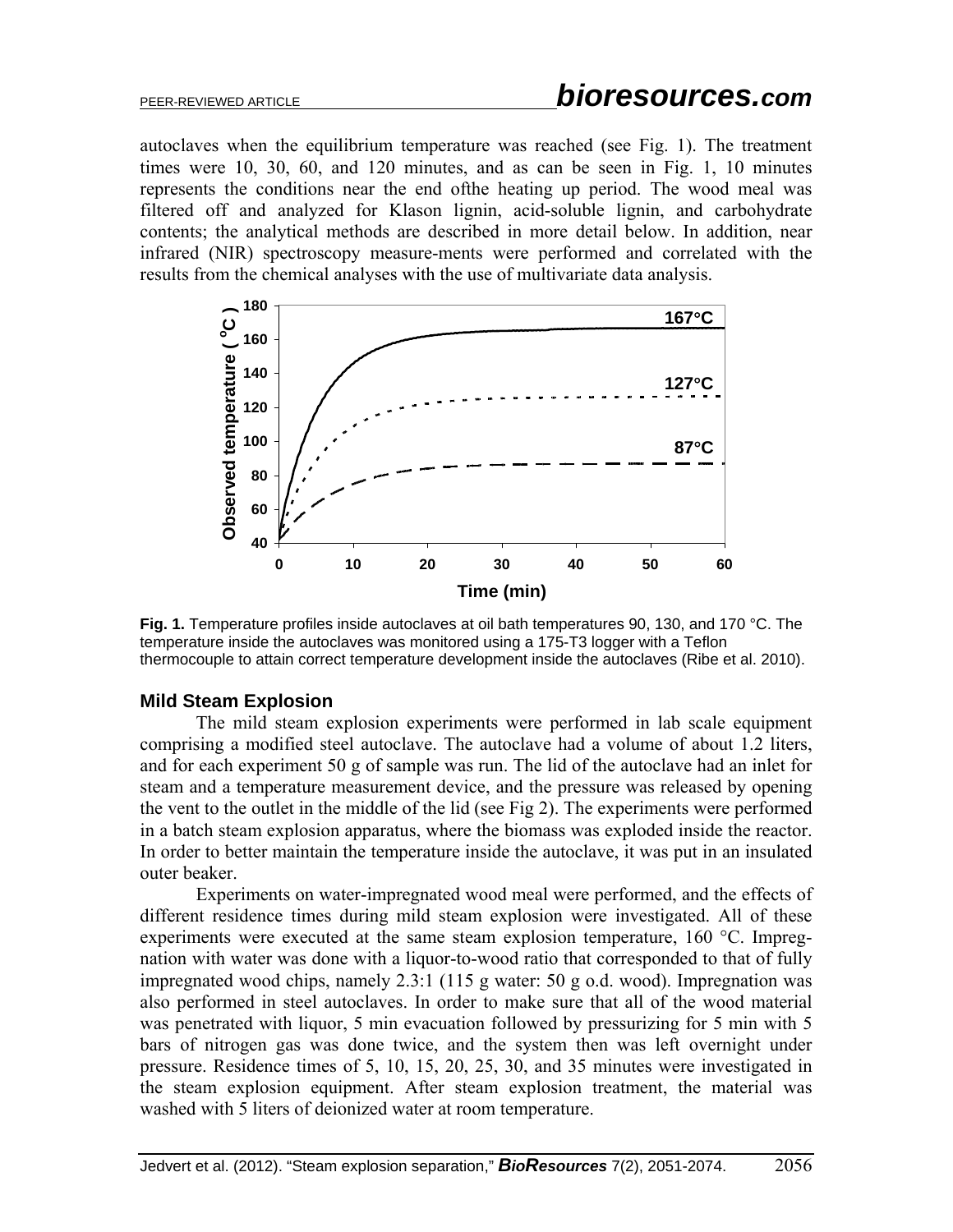

**Fig. 2.** Steam explosion equipment for lab-scale experiments. The lid had an inlet of steam, a temperature measurement device, and a larger vent used for release of pressure. The autoclave was put in an insulated outer beaker to more easily maintain the desired temperature.

Additionally, a series with NaBH4 pre-treated wood meal was conducted. The samples were prepared in the same way as in the previous chemical pre-treatment experiments. Following the treatment they were subjected to steam explosion after maintaining a temperature of 160 °C for 5, 10, 20, and 30 min. Afterwards, the samples were analyzed for Klason lignin content and sugar content, mostly to investigate the extent of autohydrolysis.

## **Extractions**

Aqueous solutions at different pH levels were chosen as the extraction liquors because of their simplicity and industrial relevance and were applied after mild steam explosion.

#### *Extraction experiments with high liquor-to-wood ratio*

 One test series was done on wood meal samples that were steam-exploded after maintaining 160 °C for 25 minutes, and the samples were subsequently subjected to extraction in liquors of varying pH levels - pH 2.5, pH 4.5, and pH 8. In these experiments, 15 g o. d. wood meal was used during the steam explosion treatment, and 10 g (o. d.) of this material was transferred to the subsequent extraction. The steam-exploded wood meal was put in autoclaves with the extraction liquors of varying pH. The liquorto-wood ratio was 100:1 in order to maintain a virtually constant concentration of extraction liquor. The autoclaves were then put in a pre-heated polyethylene glycol bath at a temperature of 130  $\degree$ C, which corresponds to 127  $\degree$ C at steady temperature conditions, which were reached after approximately 15 minutes (see Fig. 1). The total residence time was one or two hours (see the different experimental conditions in Table 1). After extraction, the samples were filtered off and displacement washed with 5 liters of deionized water at room temperature. The samples were then analyzed for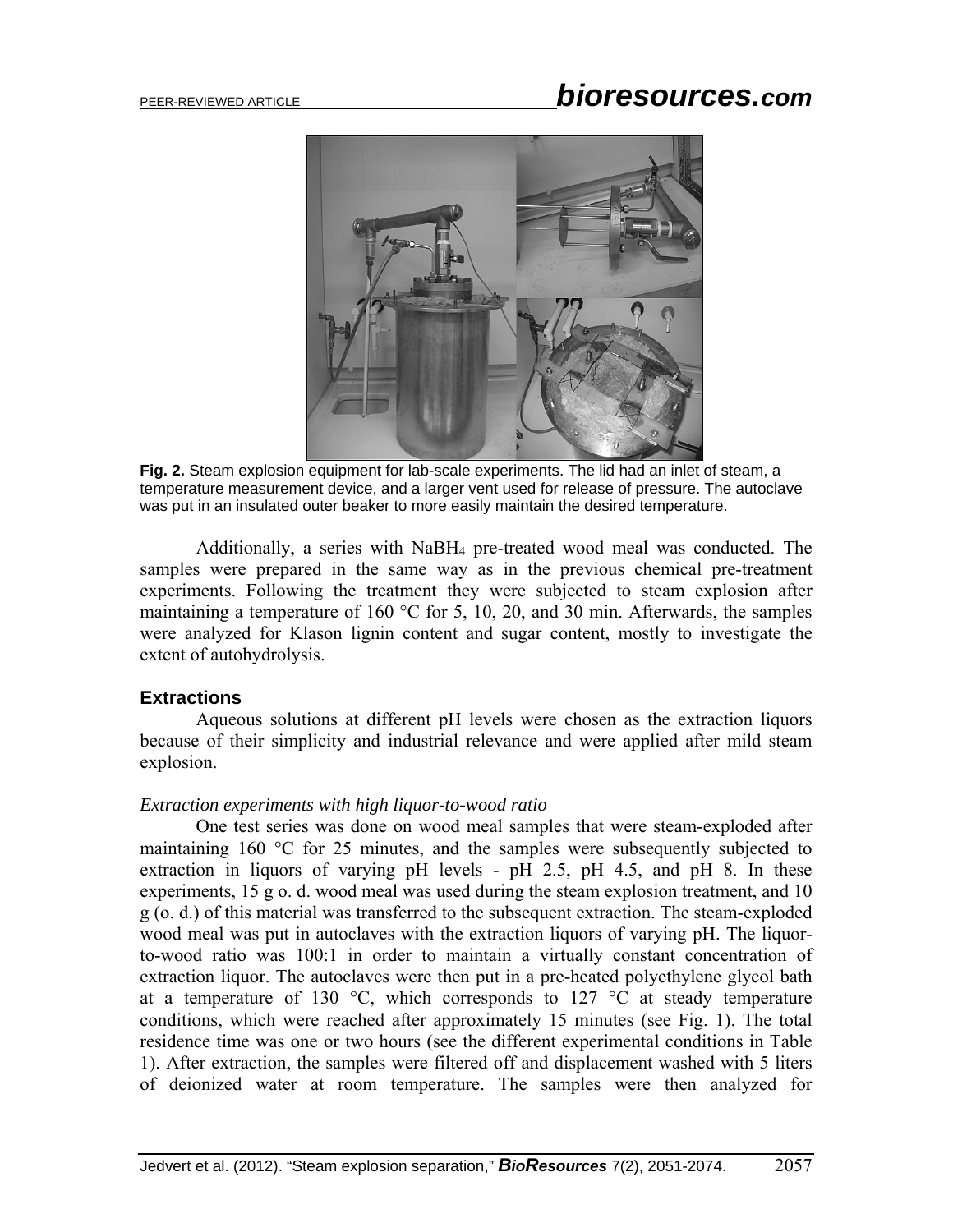carbohydrate, Klason lignin, and acid-soluble lignin contents. Both water-impregnated and NaBH4 pre-treated wood meal samples were examined.

| <b>Experimental Condition</b> |      | Temperature (°C) | Time (h) |
|-------------------------------|------|------------------|----------|
|                               |      | 130              |          |
|                               | r. O | 130              |          |
|                               | ۲.5  | 130              |          |
|                               |      | 13C              |          |

**Table 1.**Different Conditions During Extraction with High Liquor-to-Wood Ratio

#### *Extraction experiments with low liquor-to-wood ratio*

 A few experiments were also conducted on larger quantities of wood material and at a lower liquor-to-wood ratio (10:1) in order to obtain liquor with higher concentrations of extracted hemicelluloses. Both water-impregnated and NaBH4 pre-treated samples were investigated. As in the first experiments, the samples were first treated with steam explosion at 160 °C for 25 minutes. 50 g of o. d. wood meal was steam-exploded and 40 g of o. d. meal was transferred to extraction. The three different conditions for the extraction experiments can be seen in Table 2.

| <b>Experimental Condition</b> | רס       | Temperature (°C) | ™e |
|-------------------------------|----------|------------------|----|
|                               | <u> </u> | 160              |    |
|                               |          |                  |    |
|                               |          |                  |    |

**Table 2.** Different Conditions During Extraction with Low Liquor-to-Wood Ratio

The wood material was afterwards washed and analyzed as described above. The extraction liquors were neutralized to pH 7 and were put in a rotary evaporator (water bath at 60 °C, vacuum pump) and then freeze-dried (FreeZone, Triad<sup>TM</sup>, Freeze Dry System, Labconco Corp.) to remove all water. Some of the solid freeze-dried materials were then dissolved in DMSO with the addition of 10 mM LiBr to a concentration of 5 mg/mL, and the resulting solutions were then run in a Gel Permeation Chromatograph (GPC) in order to measure molecular weights and molecular weight distributions. The solid residues were also analyzed for carbohydrate content by performing a total hydrolysis followed by HPLC measurements, similar to the method described for determining Klason lignin.

## **Analytical Methods**

## *Klason lignin*

 Klason lignin is defined as the residual material after the samples have been hydrolyzed with 72% sulfuric acid. The method used in this paper is based on the procedure presented by Theander and Westerlund (1986).

200 mg of (o. d.) sample was weighed, and 3 mL of  $72\%$  H<sub>2</sub>SO<sub>4</sub> was added for each sample. The samples were then evacuated for 15 min and put in a 30 °C water bath for one hour, during which time the samples were stirred at least three times. 84 g of distilled water was added to the samples, and they were put in an autoclave at 125 °C for one hour. Next, the solid residue was filtered off and the filtrates were put in 100 mL round flasks. 9 mL (2000 mg/g) of fucose was added to each round flask, and the samples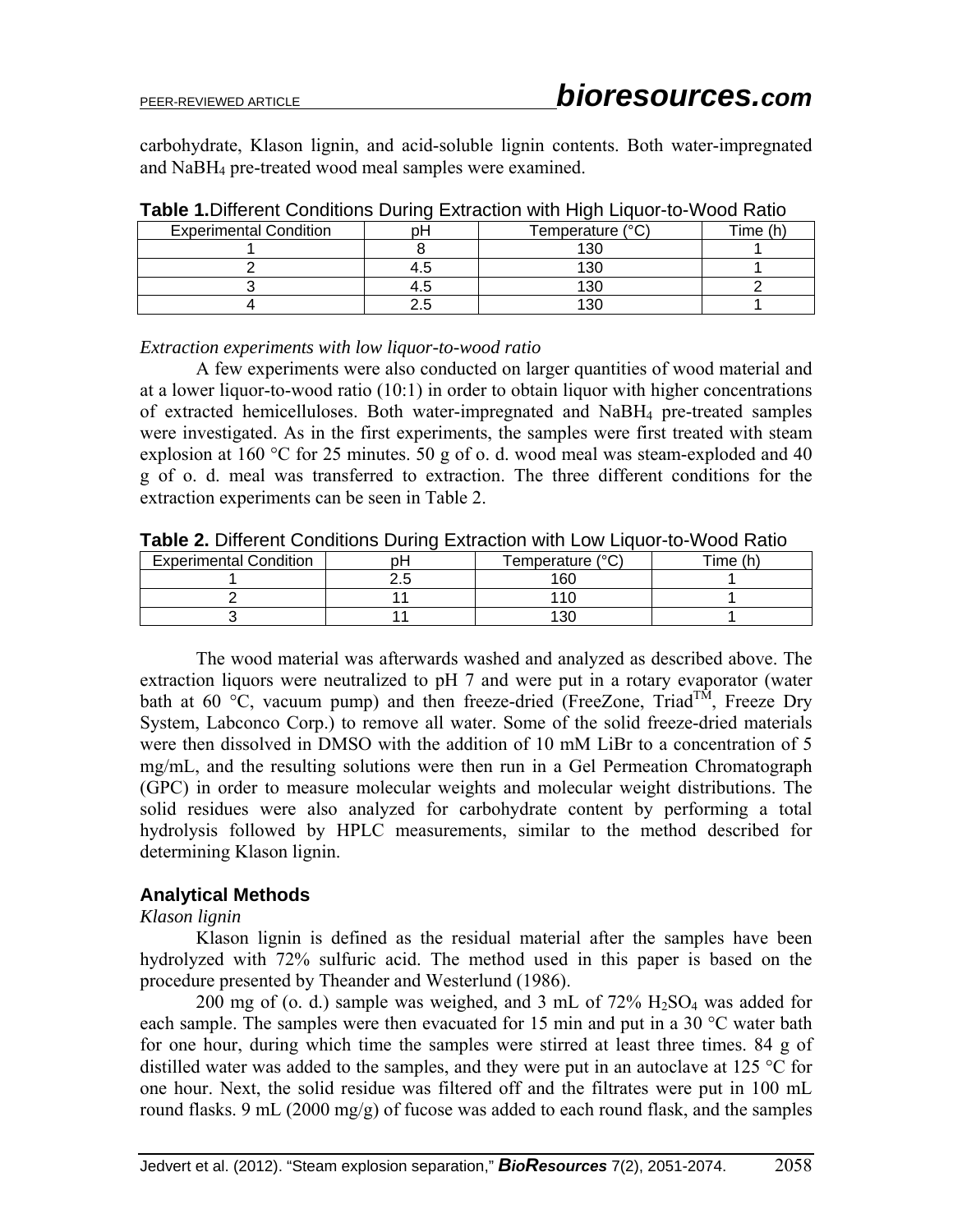were diluted up to 100 mL. Fucose was used as an internal standard for the HPLC measurements (40 mg/L). In order to be able to obtain good accuracy for both major and minor monomeric sugars, a ten times weaker solution was prepared by diluting the concentrated sample. The concentrated and diluted solutions were filtered through a 0.45 μm PVDF filter prior to injection to the HPLC. The weak solution was also used for UV measurement to calculate the acid soluble lignin content.

## *Acid soluble lignin*

 The acid soluble lignin content was calculated in relation to the absorbance value measured with UV at a wavelength of 205 nm on a Specord 205, Analytikjena. The content was calculated assuming an absorptivity constant of 110  $\text{dm}^3\text{g}^{-1}\text{cm}^{-1}$  (Lin and Dence 1992).

## *Carbohydrate analysis*

 Sugar analysis was performed on a Varian Pro-Star HPLC with AutoSampler Model 410. An Electrochemical Detector, Varian Star 9080, was used for detection. Dionex columns; pre-column CarboPac<sup>TM</sup> PA1 (2x50 mm) and main column CarboPac<sup>TM</sup> PA1 (2x250 mm) and Dionex Isocratic Pump IP20 were used. The software used was Star Chromatography Workstation, System Control version 5.50 by Varian. A flow rate of 2 mL/min was applied for all samples. The amounts of sugars analyzed were corrected for acid hydrolysis yield (Janson 1974). The acid hydrolysis yield varies for different sugars and the values used were taken from experimental results presented by Wigell (2007).

The amounts of cellulose, galactoglucomannan, and xylan were calculated from the carbohydrate analysis by using the assumptions and corrections described in the Appendix. The standard deviations of the analyses were estimated to be 0.88% for Klason lignin, 0.25% for xylan, and 0.22% for glucomannan, based on four different measurements of untreated wood meal.

## *Molecular weight determination*

 Molecular weight was measured on a PL-GPC 50 Plus, Integrated GPC System, by Polymer Laboratories (A Varian Inc. Company) with both RI and UV detection. The system was equipped with two PolarGel-M (300 x 7.5 mm) columns and a PolarGel-M Guard column (50 x 7.5 mm). The mobile phase was DMSO with the addition of 10 mMLiBr and the samples were injected using a PL-AS RT GPC Autosampler. The samples were evaluated with the software Cirrus GPC version 3.2. Ten different molecular weights of pullulan (708, 375, 200, 107, 47.1, 21.1, 11.1, 5.9, 0.667, and 0.180 kDa) were used for calibration.

## *Near infrared spectroscopy*

 The NIR experiments were performed on Foss NIR Systems 6500 with a Rapid-Content<sup>™</sup> Analyzer in the wavelength range 400 to 2500 nm, i.e. both in the visible and near infrared range, detected by silica and PbS detectors. There were 32 scans per sample and the software used was Vision 2.51. The results were analyzed using multivariate analysis in the software Simca-P+ version 12.0.1.0 by Umetrics.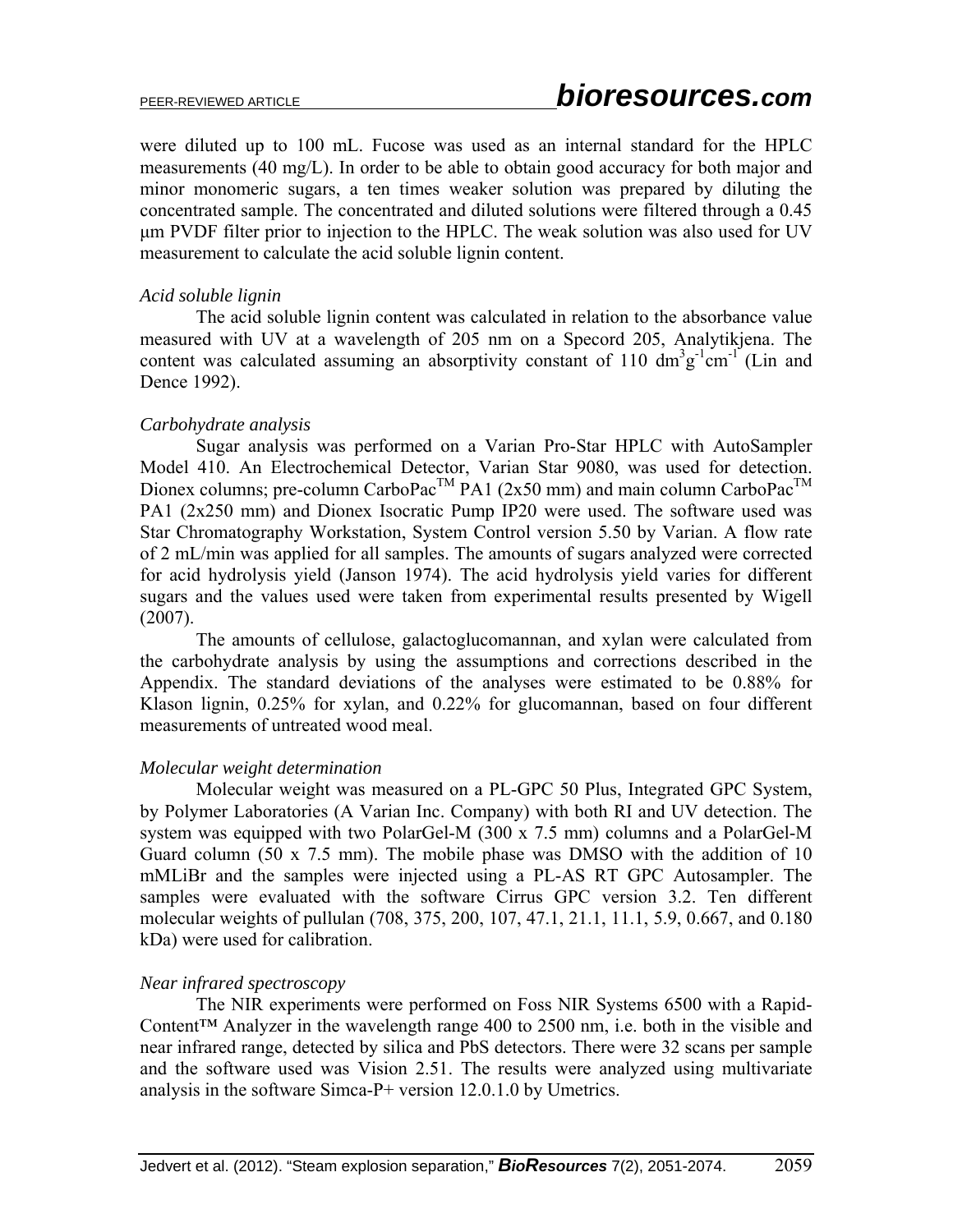## **RESULTS AND DISCUSSION**

## **Initial Impregnation Experiments**

 Water-impregnated samples and wood meal pre-treated with NaBH4 were subjected to alkaline treatment (0.75 M NaOH) at 90 °C, 110 °C, and 130 °C for different duration times. Considerable differences were found only for the glucomannans. The degradation of glucomannan decreased significantly for the samples pre-treated with NaBH<sub>4</sub>, which is shown in Fig. 3, where the glucomannan content  $(% \text{ on wood})$  is compared with the pure alkaline samples. For samples treated at, for example, 110 °C for 60 min, the remaining amount of glucomannan was 7.4% (on wood) for the waterimpregnated sample and 15.9% for the NaBH4 pre-treated sample.



**Fig. 3.** Glucomannan content (% on wood) after alkaline treatment. Untreated samples are compared with  $N$ aBH<sub>4</sub> pre-treated samples, the differences between the different temperatures and residence times are also shown.

Sodium borohydride treatment of softwood will probably also lead to other effects, since its reducing abilities will most likely influence other parts of the chemical structures of hemicelluloses and lignin. These effects were, however, not studied here, since the main objective was to stabilize the (galacto)glucomannans. The results shown in Fig. 3 were the basis for using pre-treatment with NaBH4 when the mild steam explosion experiments were continued. The results from the alkaline experiments also showed that the Klason lignin content decreased somewhat for the samples treated at higher temperatures and for longer times (130 °C and 120 min). The decrease was, however, moderate (lignin content ranged from 28.0 to 21.9% on wood). The cellulose content for these tests was relatively constant. This is in agreement with what can be found in the literature (Wigell et al. 2007). The samples that were pre-treated with sodium borohydride and then with alkali had values for Klason lignin and cellulose content that were similar to the samples exposed to alkaline extraction without pre-treatment.

Samples were also treated at acidic pH, and the treatment resulted in nearly stable values for the cellulose and Klason lignin content. They ranged between 26.2 and 27.8%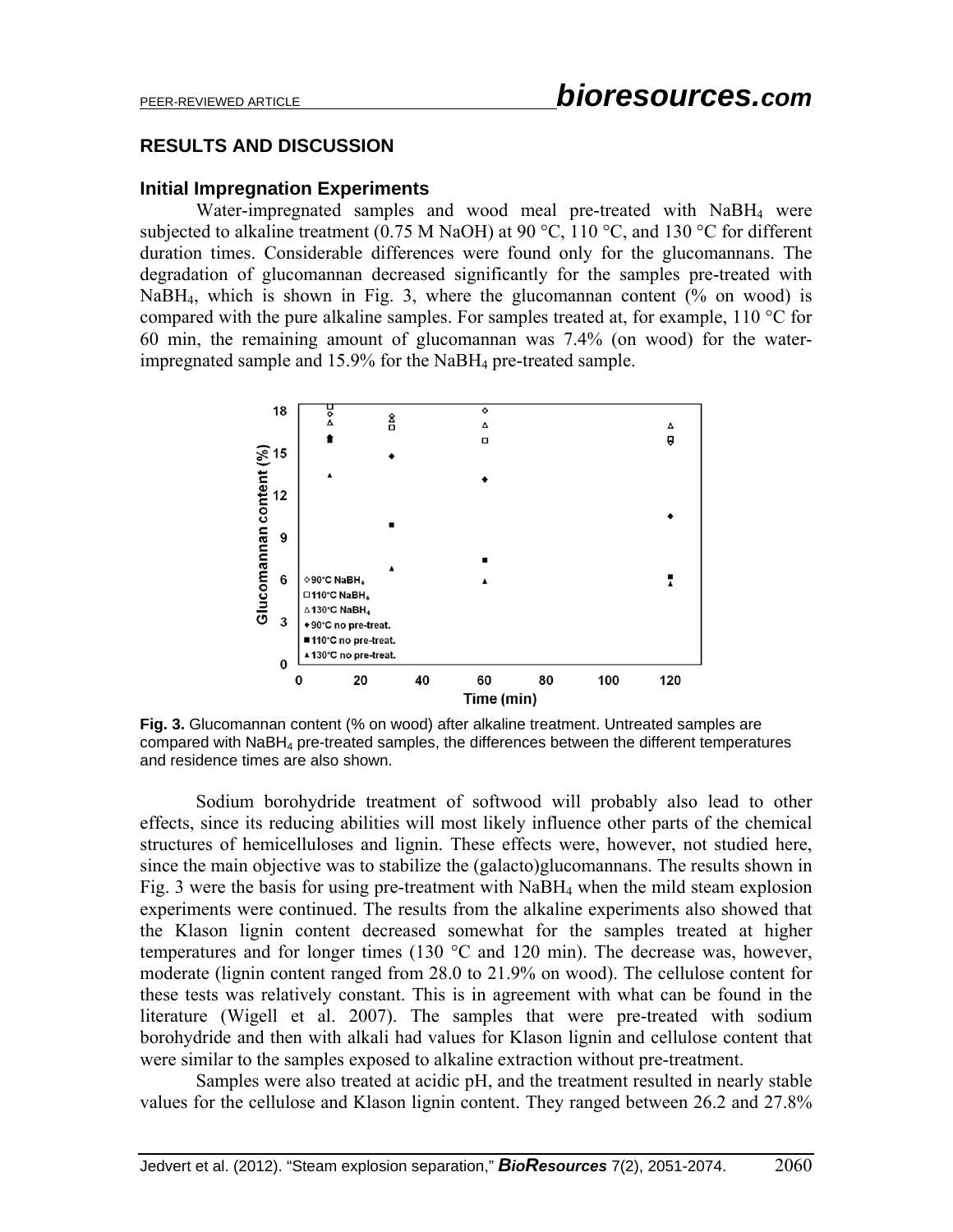(on wood) for Klason lignin and 37.4 and 39.2% (on wood) for cellulose. The hemicelluloses were degraded to a greater extent, and the decrease was greater with increased temperature and time. This was obvious for both xylan and glucomannan, and even more so for arabinose, where the concentration after acidic treatment at harsh conditions was virtually zero. The glucomannan content (% on wood) is shown in Fig. 4 for the different temperatures and retention times after acidic treatment, and it can be seen that the degradation was more severe for the samples treated at 130 °C than at other temperatures. The overall yield was, however, generally higher and the degradation of glucomannan was not as severe as during the corresponding conditions for the alkaline treatments.



**Fig. 4.** Glucomannan content (% on wood) after acidic treatment for the three different temperatures and after different residence times. The samples were only water-impregnated before the acidic treatment.

## **Mild Steam Explosion**

 During mild steam explosion, acidic groups from the wood are released and acetic acid is formed. The slightly acidic environment leads to acidic hydrolysis of the hemicelluloses, so-called autohydrolysis. It should, therefore, be kept in mind that there are both mechanical as well as chemical effects when steam explosion is used on wood. The full potential of the mechanical treatment is obtained as soon as the wood is heated up to the target temperature, which takes between 5 and 10 min, calculated using an approximation of Fourier's Law of heat conduction, before the temperature is reached inside the wood chips. At this point, the minimum influence of the acid hydrolysis is reached, and consequently, after this point, acid hydrolysis had an additional influence on the wood. However, the major wood components were almost unaffected by the steam explosion treatment at 160 °C, which can be seen in Fig. 5. The exception was glucomannans, which were degraded to some extent, especially after longer duration times. After the experiments it was possible to recover 76 to 88% of the solid material. The remaining solids were lost during dismantling of the equipment. The chemical analyses of the recovered material had detection levels between 90 and 95%.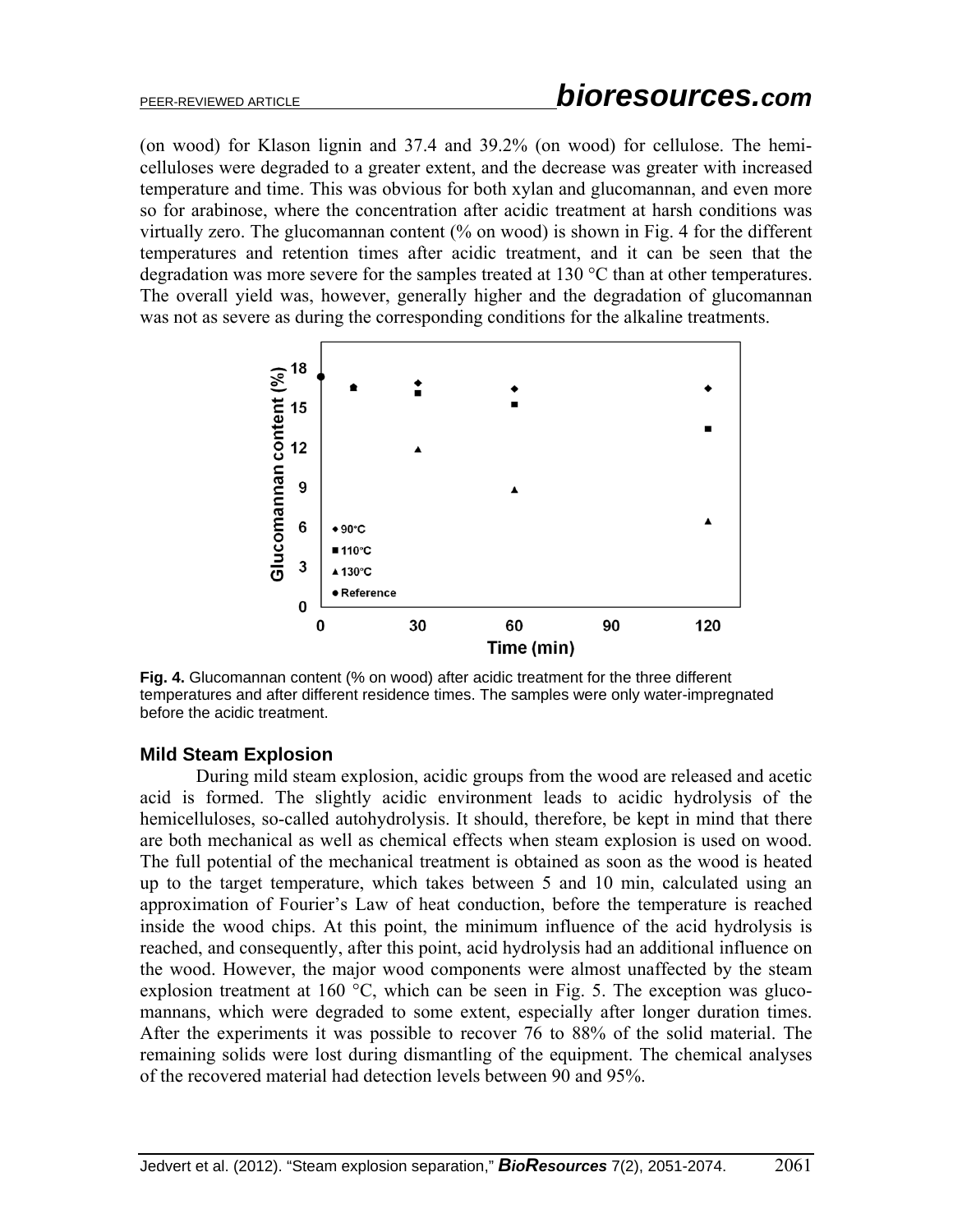

**Fig. 5.** The content of the major wood components (% in wood after STEX) after mild steam explosion at 160 °C for different residence times

 Figure 6 shows the results for the degradation of the hemicelluloses from mild steam explosion experiments. The degradation was most apparent for mannose and arabinose. The degradation of arabinose was most likely due to acidic hydrolysis and the fact that arabionse side-chains of the arabinoglucuronoxylans are cleaved off. The backbone of xylans seemed to be quite resistant to the conditions during steam explosion.



**Fig. 6.** Degradation of hemicelluloses during mild steam explosion (160 °C) of wood meal at different residence times, the amount of anhydro sugars in the samples after mild steam explosion are shown (in % on sample) for the different duration times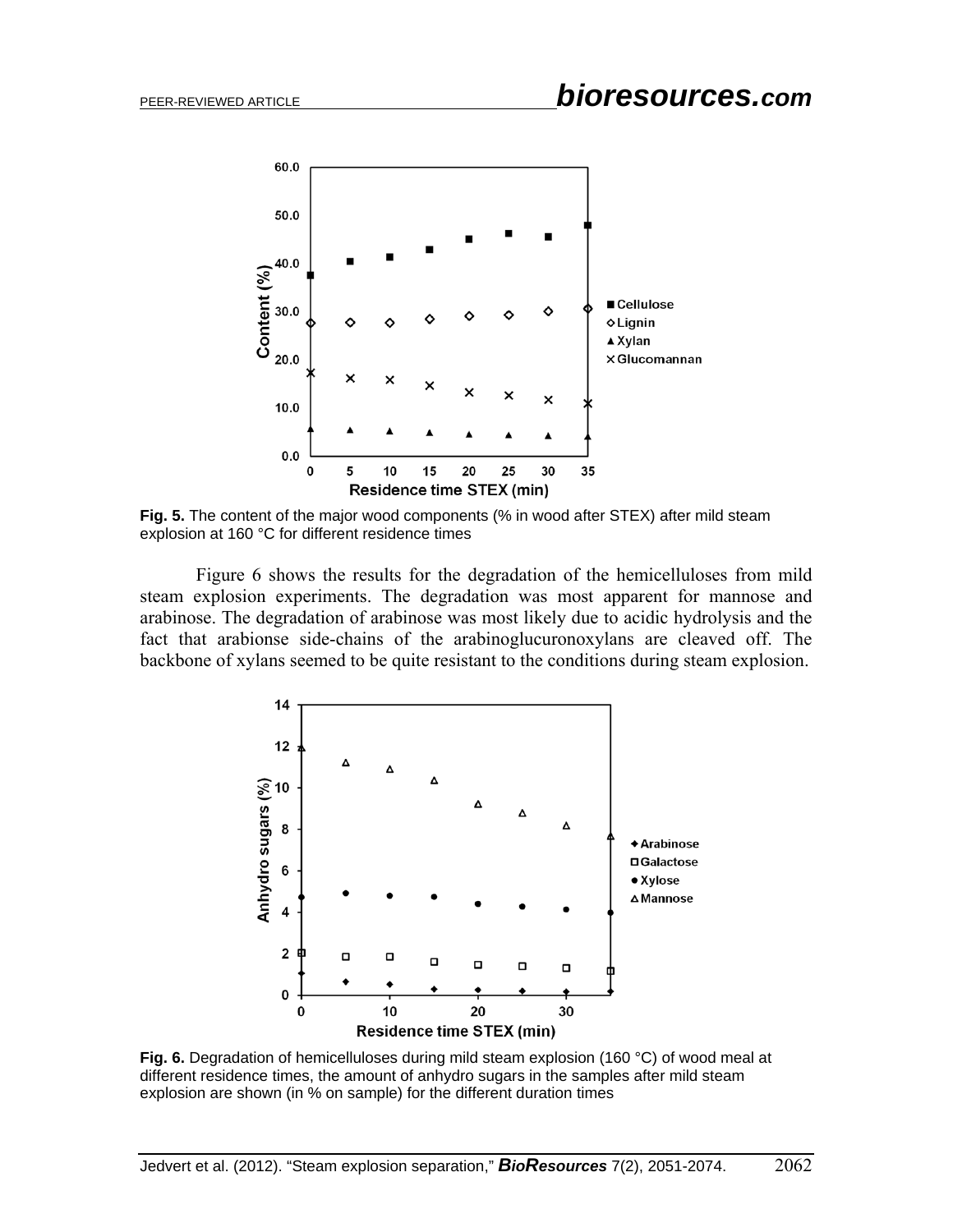It is also clear that glucomannans were more degraded when the residence time was increased. The amount of acetyl groups in the wood residue have not been measured in this study, but it is reasonable to assume that the degree of deacetylation was quite high. The degradation of hemicelluloses begins almost immediately during the mild steam explosion treatment, and since damage to the hemicelluloses and fibers is undesirable, the conditions need to be as mild as possible. On the other hand, chemicals and enzymes require sufficient access to the wood structure, and therefore, conditions should be optimized.

Figure 7 is a comparison between the glucomannan content in the wood meal samples pre-treated with NaBH<sub>4</sub> and the glucomannan content in the corresponding water-impregnated samples. It can clearly be seen that the pre-treatment method with sodium borohydride, resulting in stabilization of the end-groups of glucomannan, was quite effective, even against autohydrolysis. After the initial decrease, the level of maintained glucomannan remained almost constant even for longer residence times. For this reason, the duration time for steam explosion was chosen to be 25 min in the subsequent extraction experiments. The stabilizing effect of the NaBH4 pre-treatment is interesting, as it might be an effect of both the change in the reducing end-group of the glucomannans, an effect of pH stabilization (the pH is around 9 during the pre-treatment), or a combination of both. Some deacetylation due to the slightly alkaline conditions during the NaBH4 pre-treatment may also produce a more linear glucomannan, which have a higher affinity to the cellulose, and therefore are retained in the wood material (Annergren et al. 1961). It can also be seen that there is a slight decrease in glucomannan content after as soon as 5 min, and the degradation becomes more severe for longer residence times. The degradation of hemicellulose is not in the same range as chemical treatments at conditions corresponding to chemical pulping (Wigell et al. 2007).



Fig. 7. The glucomannan content (% on wood) after mild steam explosion (160 °C) for different residence times; water-impregnated samples are compared with  $N$ aBH $_4$  pre-treated samples. Note that the y-axis starts at 5%.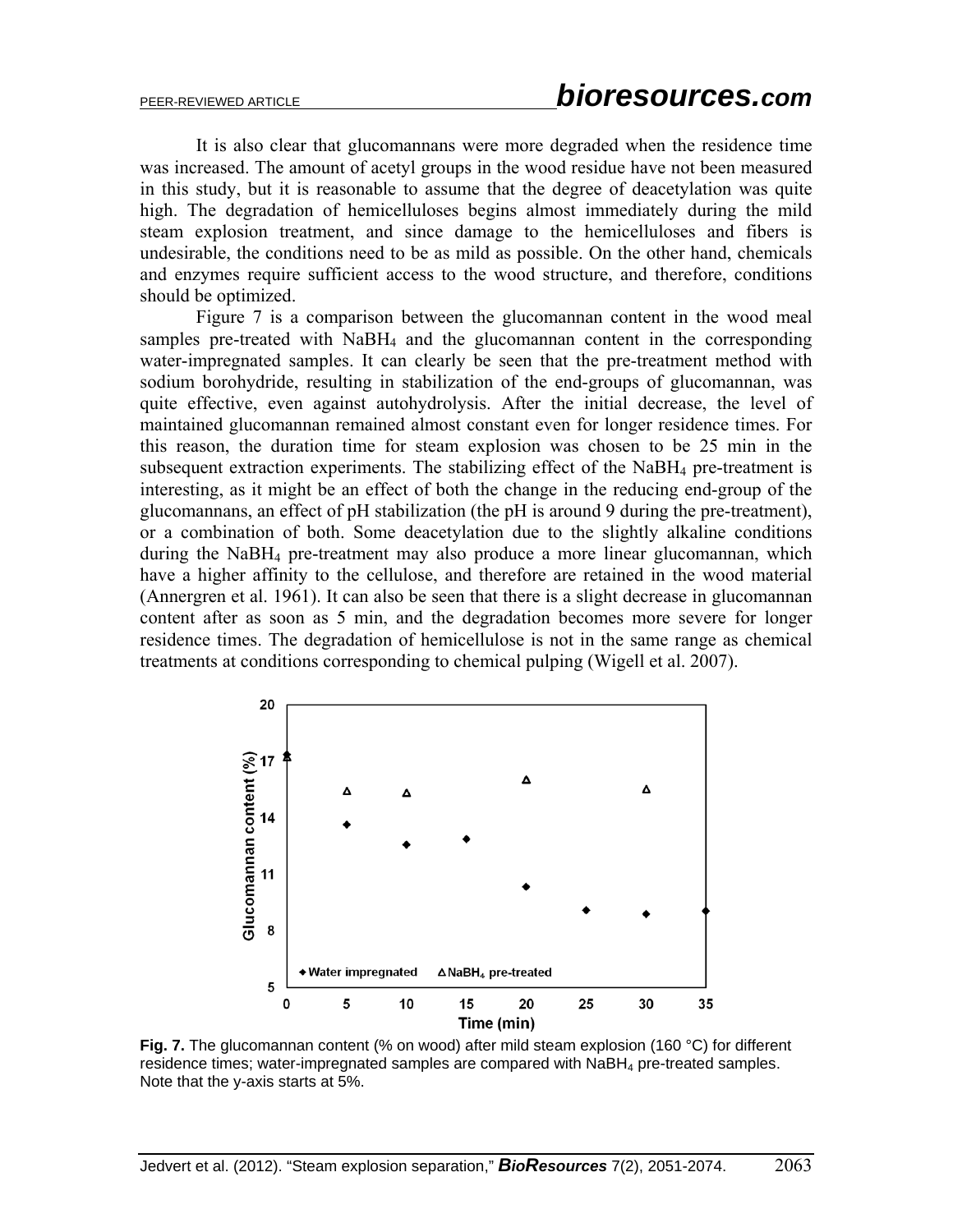## **Extractions**

Extraction experiments after steam explosion at 160 °C for 25 min were performed on wood meal in order to investigate the stability of the wood polymers after mild steam explosion, and also to evaluate methods for isolating glucomannans from the wood. Some experiments were conducted with a high liquor-to-wood ratio (100:1) to maintain the same chemical concentration throughout the extraction. Liquors at different pH levels (pH 2.5, pH 4.5, and pH 8) were used as extraction liquors. Both waterimpregnated samples and NaBH4 pre-treated samples were steam exploded and then subjected to subsequent extraction. The results of the analysis of solid residues after extraction are shown in Fig. 8. The different sets of bars represent the different experimental conditions (see Table 1).



**Fig. 8.** Glucomannan content (% on wood) in the solid residues for 1. Original raw material, 2. Mild steam explosion only, 3. After STEX + extraction at pH 8, one hour, 4. After STEX + extraction at pH 4.5, one hour, 5. After STEX + extraction at pH 4.5, two hours, and 6. After STEX + extraction at pH 2.5, one hour.

The effect of pre-treatment with  $NaBH<sub>4</sub>$  can also be seen in this series of experiments, because the amount of remaining glucomannan in the pre-treated samples was almost the same as in the original raw material. Measurements of lignin and sugar content after steam explosion (but before extractions) showed that for the waterimpregnated samples, the amount of glucomannan was in the range of 12.7 to 12.9%, and for the samples pre-treated with  $NabH_4$  it was in the range of 18.4 to 18.7% (as percentages of wood). This is in accordance with the results from the first wood meal experiments, and the narrow intervals indicate that the samples had the same composition before being subjected to extraction, and thus the pre-treatment had good reproducibility. The other sugars as well as the lignin content were more similar between the two batches and were almost constant after extraction.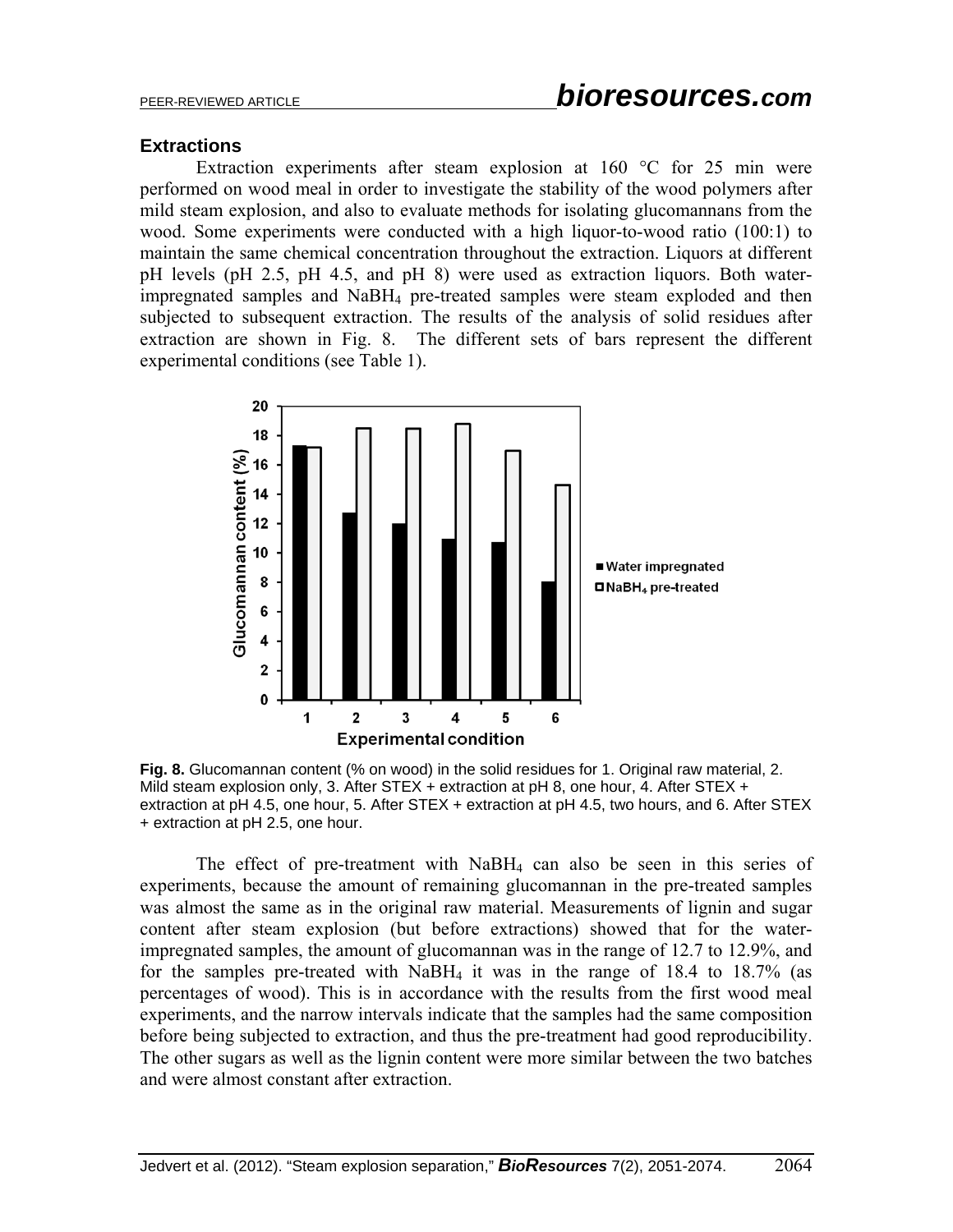Acidic extraction had a greater effect than pH closer to neutral conditions, and it is likely that a method for the extraction of glucomannan requires quite harsh conditions or prolonged extraction times.

#### *Extractions with low liquor-to-wood ratio*

 In order to obtain liquors with higher concentrations of extracted carbohydrates, a few experiments were performed with more wood meal and a lower liquor-to-wood ratio. The different experimental conditions during these extractions can be found in Table 2. The remaining wood was analyzed in the same manner as in the previous extraction experiments. The results from the extractions performed at pH 11 showed, as before, that the NaBH4 pre-treated samples resulted in larger amounts of remaining glucomannan than the water-impregnated samples. There was, however, no significant difference between the two temperatures (110  $\degree$ C and 130 $\degree$ C); neither for the water-impregnated samples (glucomannan content of  $12.3\%$  and  $12.4\%$  on wood) nor for the NaBH<sub>4</sub> pretreated samples (glucomannan content of 18.9% and 19.4% on wood).

The materials in the extraction liquors were analyzed in GPC after evaporation at 60 °C, freeze-drying, and dissolution in DMSO/LiBr. The results showed that for the sodium borohydride pre-treated sample extracted at pH 2.5, the extracted material was only in the range of monomers  $(M_w 160$  to 600 Da, polydispersity between 1.02 and 2.37 for the three peaks detected), which indicates that these extraction conditions were too severe to extract hemicelluloses of polymeric molecular weight (see Fig 9).



**Fig. 9.** Chromatogram for the extraction liquor from the water-impregnated sample extracted at pH 2.5 and 160 °C, where both RI and UV responses are displayed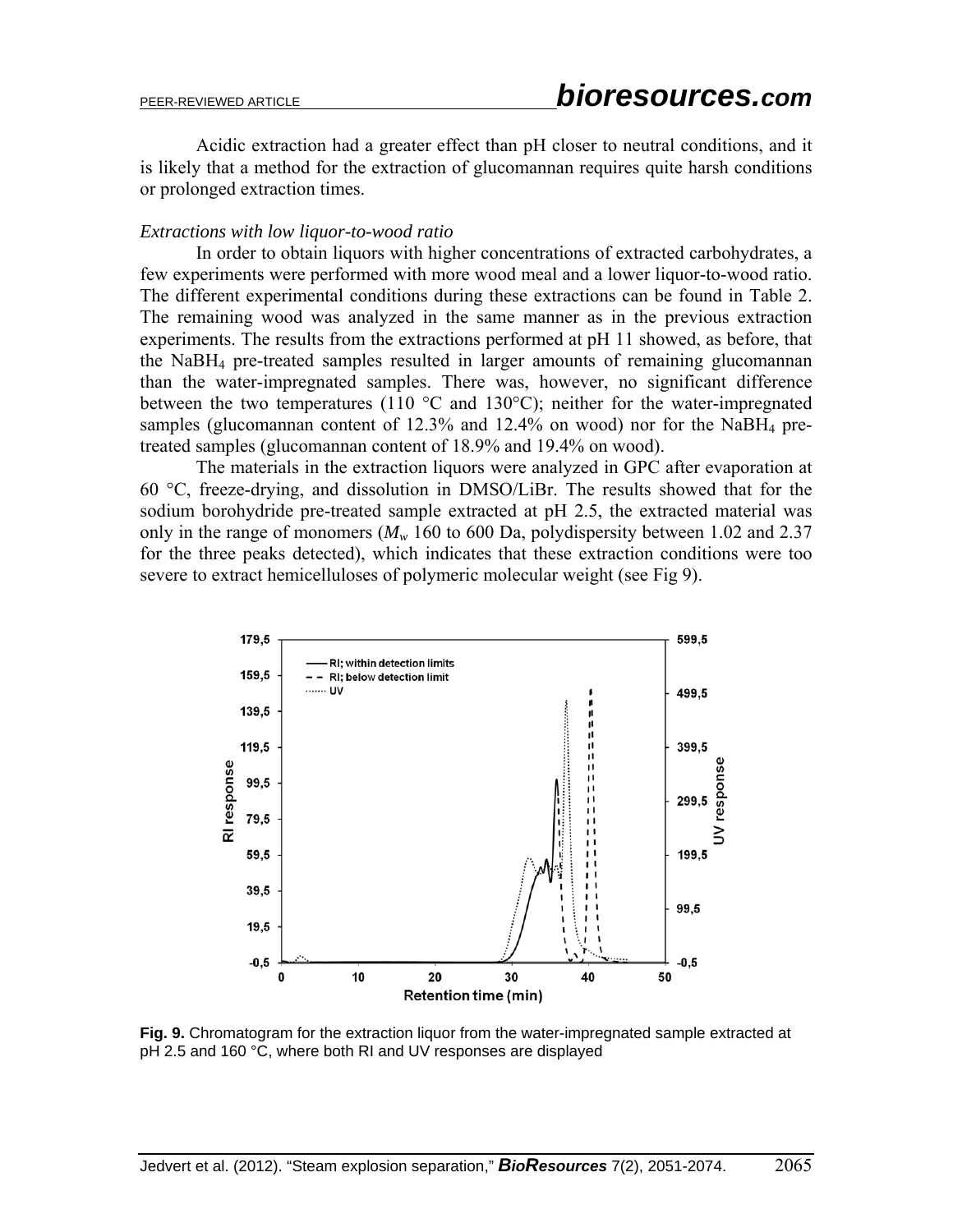For the samples treated at pH 11 (both at 110  $\degree$ C and 130  $\degree$ C), the molecular weight ranged between 3300 and 5700 Da, which corresponds to a chain length of about 20 to 30 sugar units. The molecular weights and polydispersities are presented in Table 3. Figure 10 shows the GPC results from the extraction liquor from the water-impregnated sample extracted at pH 11 and 110 °C. All the figures have been baseline corrected.

| $x$ u acteu at p $\Box$ $\Box$ , $\Box$ $\Box$ |         |         |      |  |
|------------------------------------------------|---------|---------|------|--|
| <b>Extraction Condition</b>                    | Mw (Da) | Mn (Da) | PD   |  |
| pH 11, 110 °C, water                           | 5688    | 908     | 6.26 |  |
| pH 11, 110 °C, NaBH <sub>4</sub>               | 3310    | 577     | 5.74 |  |
| pH 11, 130 °C, NaBH <sub>4</sub>               | 5426    | 1909    | 2.84 |  |

**Table 3.** The Molecular Weight Averages and Polydispersities for the Samples Extracted at pH 11, 1 Hour



**Fig. 10.** Chromatogram for the extraction liquor from the water-impregnated sample extracted at pH 11 and 110 °C; both RI and UV responses are displayed.

Figures 11 and 12 show the results from the NaBH4 pre-treated samples extracted at pH 11 at 110  $\degree$ C and 130  $\degree$ C. The distribution of molecular weight was very broad for the analyzed samples and it is therefore reasonable to assume that there are several different molecules of various sizes in these samples. It is, however, difficult to distinguish whether the larger molecules originate from lignin or from polysaccharides.

The extracted materials from the liquors were also analyzed for carbohydrate and Klason lignin content. There were uncertainties, because only a degree of the total sample content could be explained by the analyses, and the detection levels also differed between the samples (45-73%). The results for the samples extracted at pH 11 are compared in Tables 4 through 6.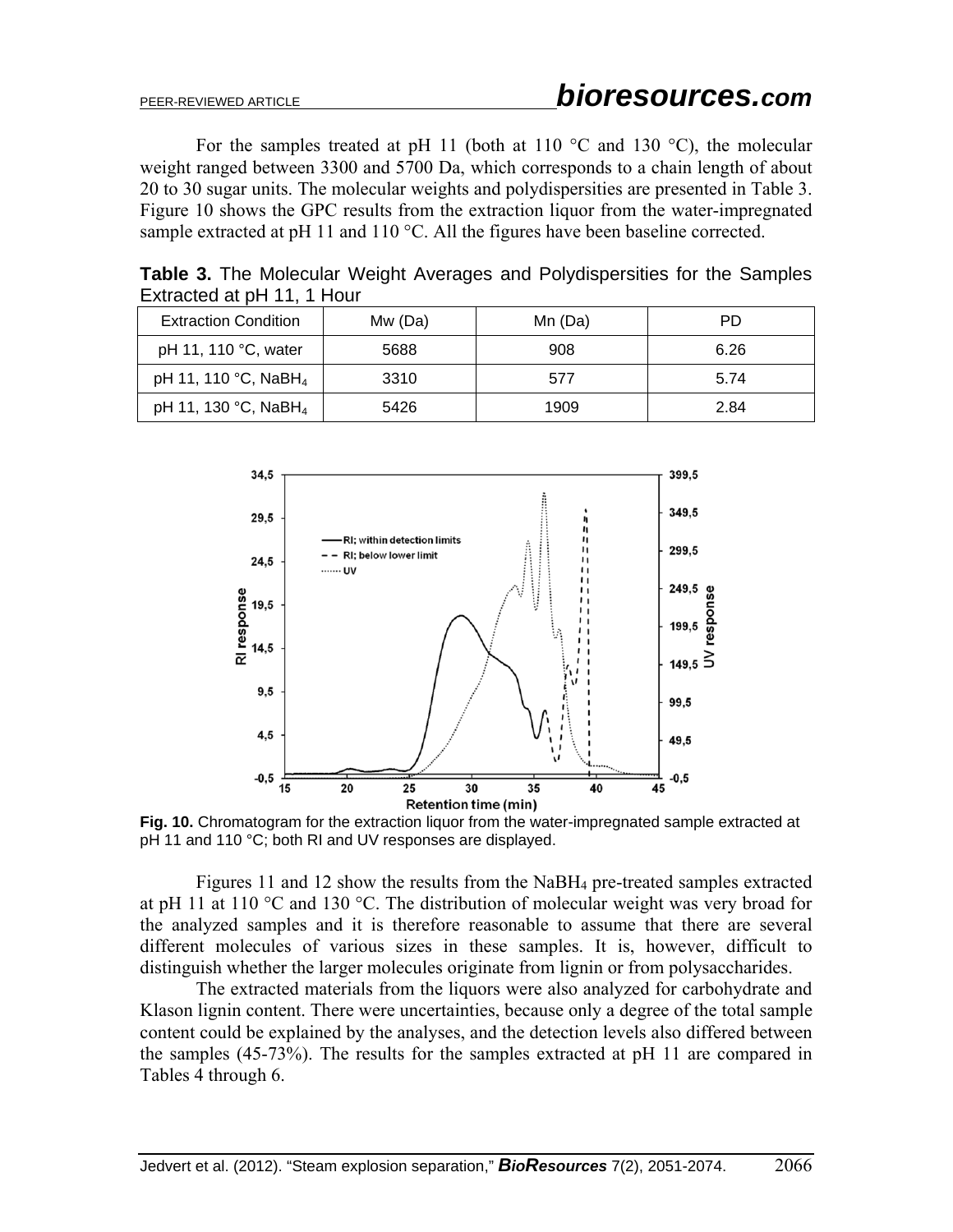

Fig. 11. Chromatogram for the extraction liquor from the NaBH<sub>4</sub> pre-treated sample extracted at pH 11 and 110 °C; both RI and UV responses are displayed.



Fig. 12. Chromatograms for the extraction liquor from the NaBH<sub>4</sub> pre-treated sample extracted at pH 11 and 130 °C; both RI and UV responses are displayed.

**Table 4.** Comparison of the Amount Extracted Components for Water-Impregnated Samples Extracted at pH 11, 110 °C

| Water-Impregnated          | Glucomannan   | Xylan (% on Sample) | KlasonLignin (% on |
|----------------------------|---------------|---------------------|--------------------|
| <b>Samples</b>             | (% on Sample) |                     | Sample)            |
| Untreated Wood Meal        | 17.4          | 5.8                 | 27.9               |
| Wood Meal After STEX       | 12.8          | 4.6                 | 29.9               |
| Wood Meal After Extraction | 12.6          | 4.4                 | 29.7               |
| <b>Extraction Liquor</b>   | 20.8          | 6.2                 | 9.4                |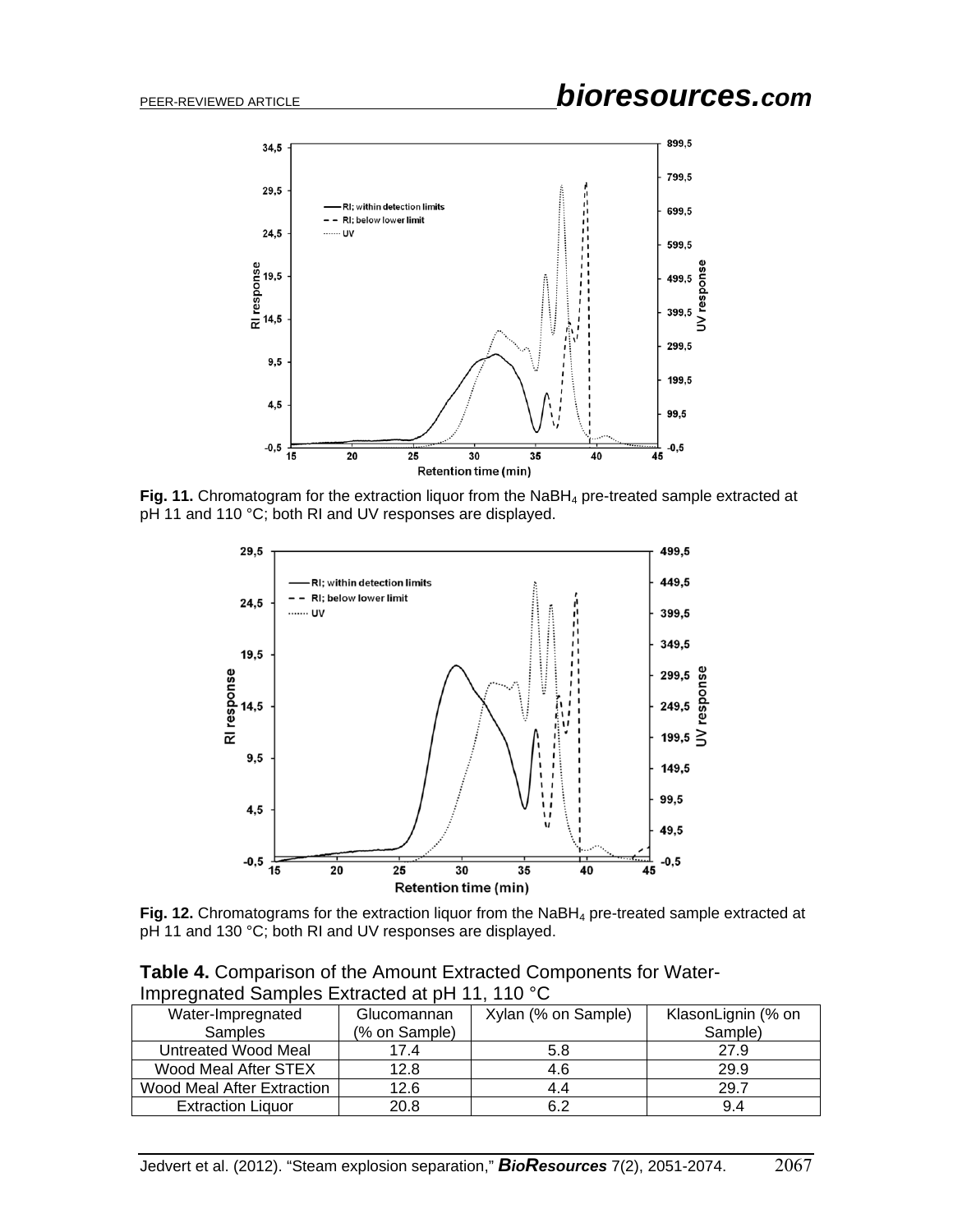| <b>Table 5.</b> Comparison of the Amount Extracted Components for NaBH <sub>4</sub> Pre- |
|------------------------------------------------------------------------------------------|
| Treated Samples Extracted at pH 11, 110 °C                                               |

| NaBH <sub>4</sub> Pre-     | Glucomannan   | Xylan (% on Sample) | KlasonLignin (% on |  |
|----------------------------|---------------|---------------------|--------------------|--|
| <b>TreatedSamples</b>      | (% on Sample) |                     | Sample)            |  |
| <b>Only Pre-Treatment</b>  | 17.2          | 5.8                 | 27.5               |  |
| Wood Meal After STEX       | 19.2          | 5.7                 | 27.2               |  |
| Wood Meal After Extraction | 18.9          | 5.4                 | 26.7               |  |
| <b>Extraction Liquor</b>   | 47            | 5.7                 | 12.7               |  |

| <b>Table 6.</b> Comparison of the Amount Extracted Components for NaBH <sub>4</sub> Pre- |  |
|------------------------------------------------------------------------------------------|--|
| Treated Samples Extracted at pH 11, 130 °C                                               |  |

| $NaBH_4$ Pre-              | Glucomannan   | Xylan (% on Sample) | KlasonLignin (% on |  |
|----------------------------|---------------|---------------------|--------------------|--|
| <b>TreatedSamples</b>      | (% on Sample) |                     | Sample)            |  |
| Only Pre-Treatment         | 17.2          | 5.8                 | 27.5               |  |
| Wood Meal After STEX       | 19.9          | 5.7                 | 28.2               |  |
| Wood Meal After Extraction | 19.4          | 5.2                 | 28.2               |  |
| <b>Extraction Liquor</b>   | 7.5           | 15.0                | 9.0                |  |

The results indicated that for the water-impregnated sample, the amount of (galacto)glucomannans was significantly higher than for the sodium borohydride pretreated samples, which is reasonable, since a larger amount was shown to remain in the solid residue for these samples. It is also interesting that the amount of xylan in the extracted material from the 130°C experiment seemed to be very large and that the molecular weight in this case was also higher than in the 110 °C experiment. A higher temperature is perhaps required in order to dissolve larger fragments of xylan.

## **Evaluation of NIR Method and Results**

 NIR spectroscopy is a simple, fast method for a broad range of wavelengths. The differences between the spectra of the samples are small but become enlarged when baseline correction methods are applied to the spectra, e.g. derivatives or other scaling filters. These differences can give relevant information with respect to the chemical variations of the samples. All the wood meal samples from the initial chemical pretreatment studies were measured both the visible and near infrared range, and the results were transferred to the software Simca-P; the spectra of the different samples can be found in the Appendix. Both PCA (Principal Component Analysis) and PLS (Partial Least Squares) models were applied (Naes et al., 2002). Only the spectra were considered in the PCA models, whereas the spectra in the PLS models were compared with the reference data from the Klason and sugar analyses. The second derivative was used as a spectral filter with a quadratic polynomial order with 13 points in each sub-model (Savitzky and Golay 1964). Since the instrument switches detector in the shift between the wavelengths in the visible electromagnetic spectrum and the near infrared region, i.e. wavelengths between 1090 and 1110 nm, these signals were also removed.

The PCA models showed that the spectra from samples treated with the same liquors (alkaline, acidic, and NaBH4 pre-treated samples) could be divided into three distinct groups, i.e. the different treatments led to diverse chemical reactions that could be distinguished (see Fig. 13). The samples did not group at all according to the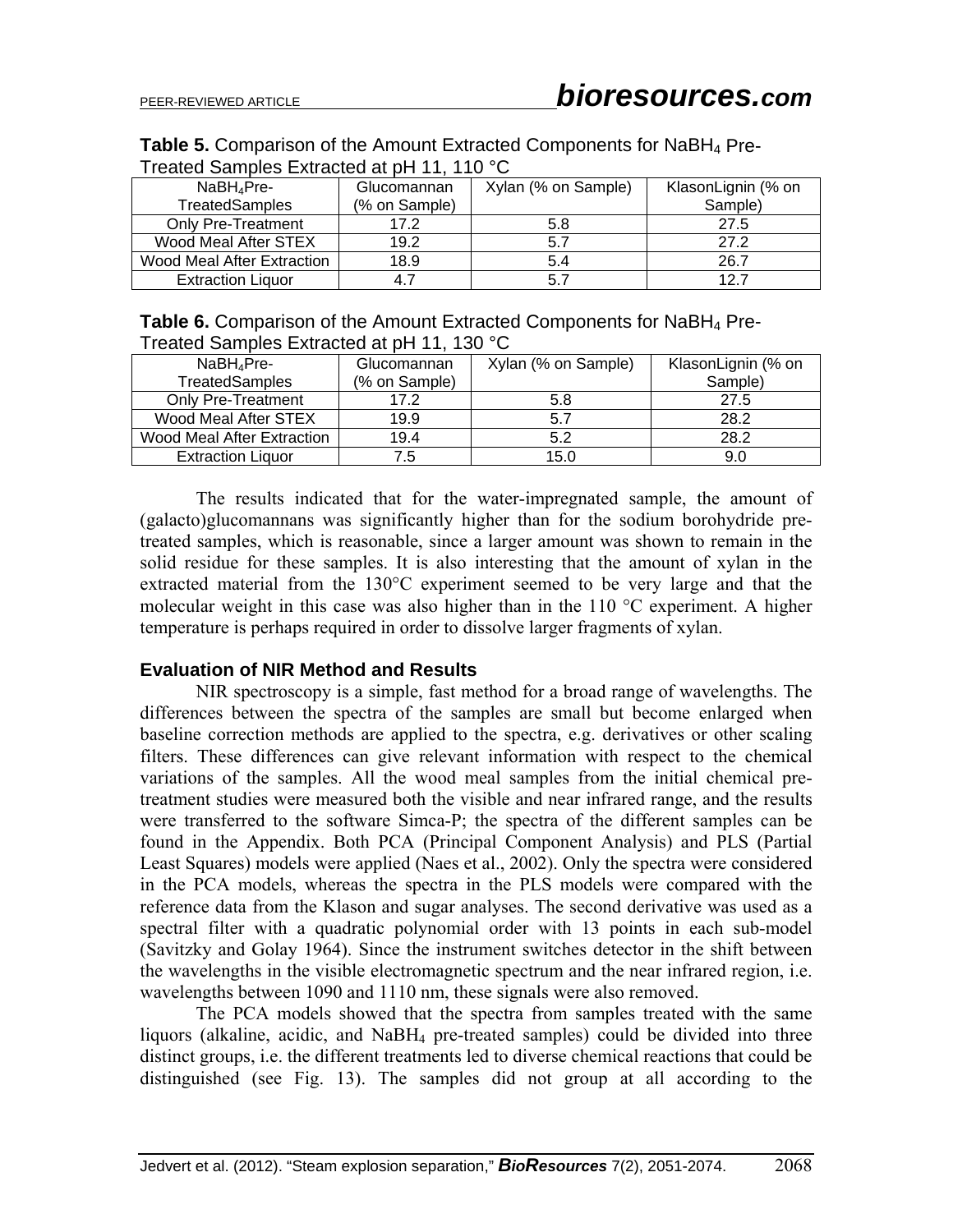temperatures and residence times, which could be because the samples contained the same chemical components even though the concentrations differed.



**Fig. 13.** The alkaline, acidic, and sodium borohydride pre-treated samples divided into three distinct groups in the PCAmodel. They are represented in the figure by different markers; 1. Reference, 2. Alkaline treatment, 3. Acidic treatment, and  $4$ . NaBH<sub>4</sub> pre-treated samples.

The observed values in the PLS models are compared with the predictions; this can be used to make a calibration curve for future samples by simply measuring a spectrum. These models varied significantly for the different wood components; some showed many and significant correlations, while others could not be used for making reliable conclusions, although this could perhaps be due to the small ranges in concentration for these components in the samples. The glucomannan content, for example, which differed a lot among the samples, showed good agreement between observed and predicted values (see Fig. 14), while the model for cellulose content was not significant.



**Fig. 14.** Observed vs. predicted values for the glucomannan content in a PLS model based on four significant components. The different treatments are represented in the figure according to: 1. Reference, 2. Alkaline treatment, 3. Acidic treatment, and 4. NaBH4 pre-treated samples.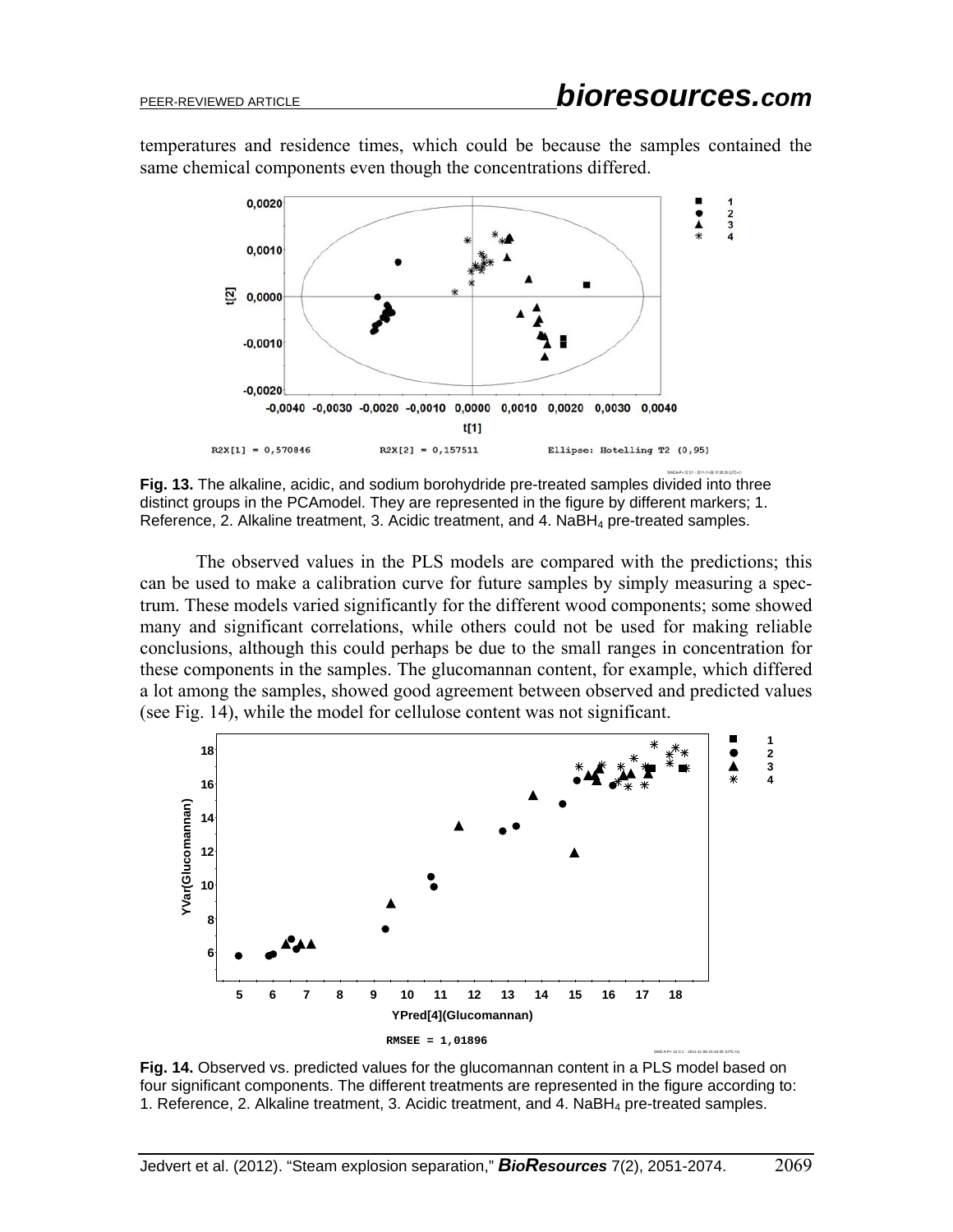## **CONCLUSIONS**

- 1. Mild steam explosion has both a mechanical and a chemical effect on wood structure, which influences reactivity during subsequent leaching. Mild steam explosion could possibly be used as a pre-treatment method before chemical and enzymatic treatments in order to separate wood components.
- 2. Glucomannan is stabilized both during mild steam explosion as well as during chemical treatments by using NaBH4 in a pre-treatment step, especially at subsequent alkaline conditions.
- 3. Harsh conditions during steam explosion or extraction lead to a high degree of hemicellulose degradation. It is therefore important to aim for as mild methods as possible and/or to stabilize the hemicelluloses prior to extraction. In order to obtain higher yields of extracted material, an optimization of the extraction conditions must be considered.
- 4. NIR spectroscopy could be applied to a well-characterized material to see the chemical effects of different treatments by performing simple measurements. It is important that the chemical composition of the samples differ sufficiently in order to obtain significant PLS models.

## **ACKNOWLEDGMENTS**

 The project is part of the "From wood chips to material components" theme at the Wallenberg Wood Science Center (WWSC), and the separated components from this project will later be used in other research projects at the WWSC with the overall goal of developing new materials from trees. The Knut and Alice Wallenberg Foundation is gratefully acknowledged for its financial support.

 Ms. Lena Fogelquist is gratefully acknowledged for her skillful help with part of the experimental work.

## **REFERENCES CITED**

Alonso-Sande, M., Teijeiro-Osorio, D., Remuñán-López, C., and Alonso, M. J. (2009). "Glucomannan, a promising polysaccharide for biopharmaceutical

purposes,"*European Journal of Pharmaceutics and Biopharmaceutics* 72, 453-462.

- Annergren, G. E., Croon, I., Enström, B. F., and Rydholm, S. A. (1961). "On the stabilization of spruce glucomannan in wood and holocellulose," *Svensk Papperstidning* 64, 386-393.
- Annergren, G. E., and Rydholm, S. A. (1960). "The stabilization of glucomannan in the pulping processes," *Svensk Papperstidning* 63, 591-600.
- Bennani, A., Rigal, L., and Gaset, A. (1991). "Refining of lignocelluloses by organosolv processes. Part 1: Isolation, characterization and utilization of hemicelluloses extracted from Norway spruce," *Biomass and Bioenergy* 1, 289-296.
- Bozell, J. J. (2010). "Fractionation in the biorefinery," *BioResources* 5, 1326-1327.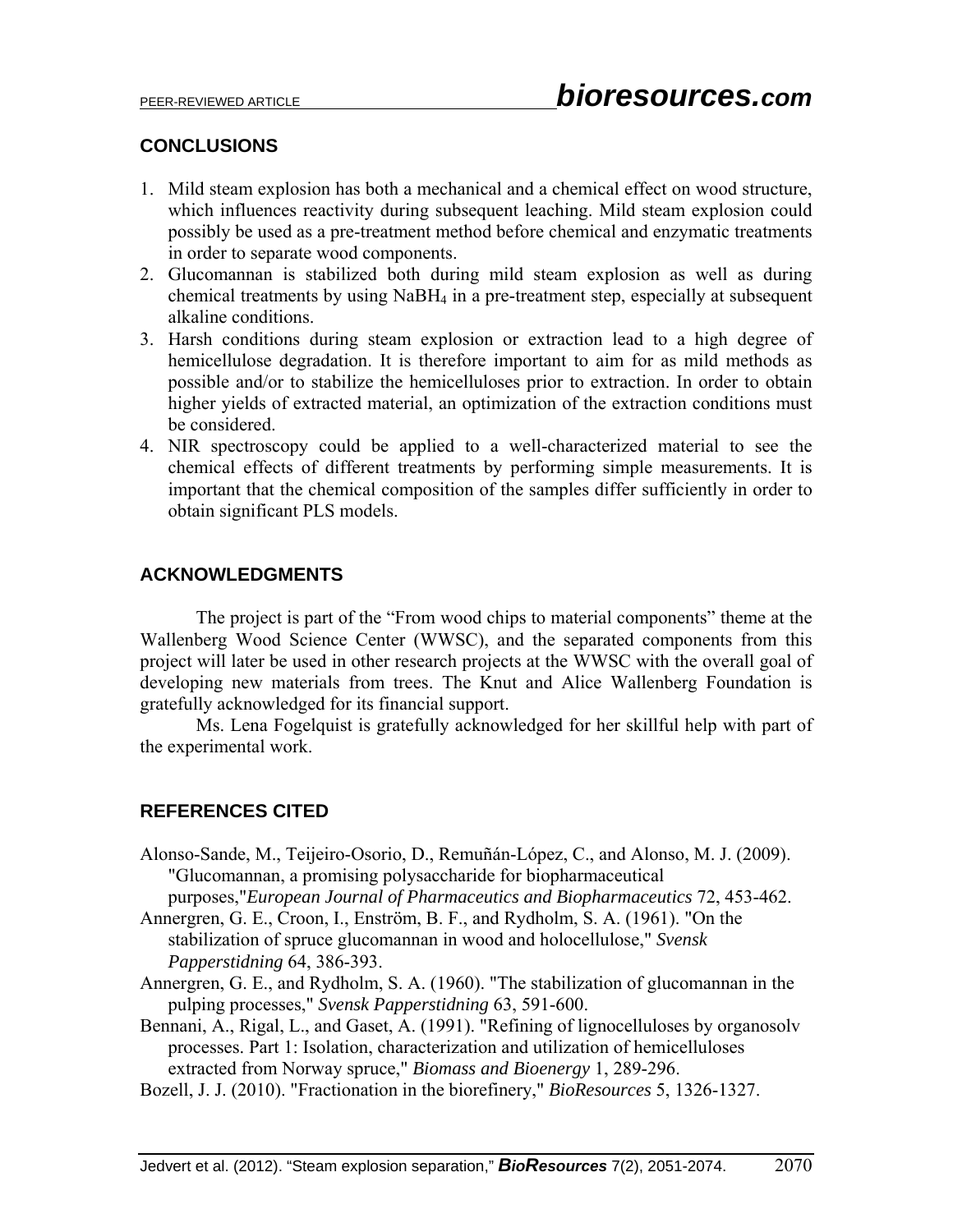- Brelid, H. (2002). "Chip leaching before cooking," *7th International Conference on New Available Technologies, The World Pulp and Paper Week 2002*, Stockholm, SPCI, 17-21.
- Carrasco, J. E., Sáiz, M. C., Navarro, A., Soriano, P., Sáez, F., and Martinez, J. M. (1994). "Effects of dilute acid and steam explosion pretreatments on the cellulose structure and kinetics of cellulosic fraction hydrolysis by dilute acids in lignocellulosic materials," *Applied Biochemistry and Biotechnology* 45/46, 23-34.
- Cullis, I. F., Saddler, J. N., and Mansfield, S. D. (2004). "Effect of initial moisture content and chip size on the bioconversion efficiency of softwood lignocellulosics," *Biotechnology and Bioengineering* 85, 413-421.
- Fengel, D., and Wegener, G. (1989). *Wood Chemistry, Ultrastructure, Reactions,* Walter de Gruyter, Inc., Berlin, New York.
- Franzon, O., and Samuelson, O. (1957). "Degradation of cellulose by alkali cooking," *Svensk Papperstidning* 60, 872-877.
- Giertz, H. W., and McPherson, J. (1956). "Brightness reversion of bleached pulps," *Svensk Papperstidning* 59, 93-97.
- Glasser, W. G., and Wright, R. S. (1998). "Steam-assisted biomass fractionation. II. Fractionation behaviour of various biomass resources," *Biomass and Bioenergy* 14, 219-235.
- Grethlein, H. E., and Converse, A. O. (1991). "Common aspects of acid prehydrolysis and steam explosion for pretreating wood," *Bioresource Technology* 36, 77-82.
- Hartler, N. (1959). "Sulphate cooking with the addition of reducing agents Part 1. Preliminary report on the addition of sodium borohydride," *Svensk Papperstidning*  62, 524-533.
- Heitz, M., Capel-Ménard, E., Koeberle, P. G., Gagné, J., Chornet, E., Overend, R. P., Taylor, J. D., and Yu, E. (1991). "Fractionation of *Populus tremuloides* at the pilot plant scale: Optimization of steam pretreatment conditions using the STAKE II technology," *Bioresource Technology* 35, 23-32.

Janson, J. (1974). "Analytik der Polysaccharide in Holz und Zellstoff," *Faserforschung und Textiltechnik* 25, 375.

- Kallavus, U., and Gravitis, J. (2009). "A comparative investigation of the ultrastructure of steam exploded wood with light, scanning and transmission electron microscopy," *Holzforschung* 49, 182-188.
- Kokta, B., and Ahmed, A. (1998). "Steam explosion pulping," *Environmentally Friendly Technologies for the Pulp and Paper Industry,* R. A. Young, M. Akhtar (eds.), John Wiley and Sons, Inc., Madison.
- Li, J., Gellerstedt, G., and Toven, K. (2009). "Steam explosion lignins; their extraction, structure and potential as feedstock for biodiesel and chemicals," *Bioresource Technology* 100, 2556-2561.
- Lin, S. Y., and Dence, C. W. (1992). "The determination of lignin," *Methods in Lignin Chemistry,*Springer Verlag, Berlin, Germany.
- Mabee, W. E., Gregg, D. J., Arato, C., Berlin, A., Bura, R., Gilkes, N., Mirochnik, O., Pan, X., Pye, E. K., and Saddler, J. N. (2006). "Updates on softwood-to-ethanol process development," *Applied Biochemistry and Biotechnology* 129-132, 55-70.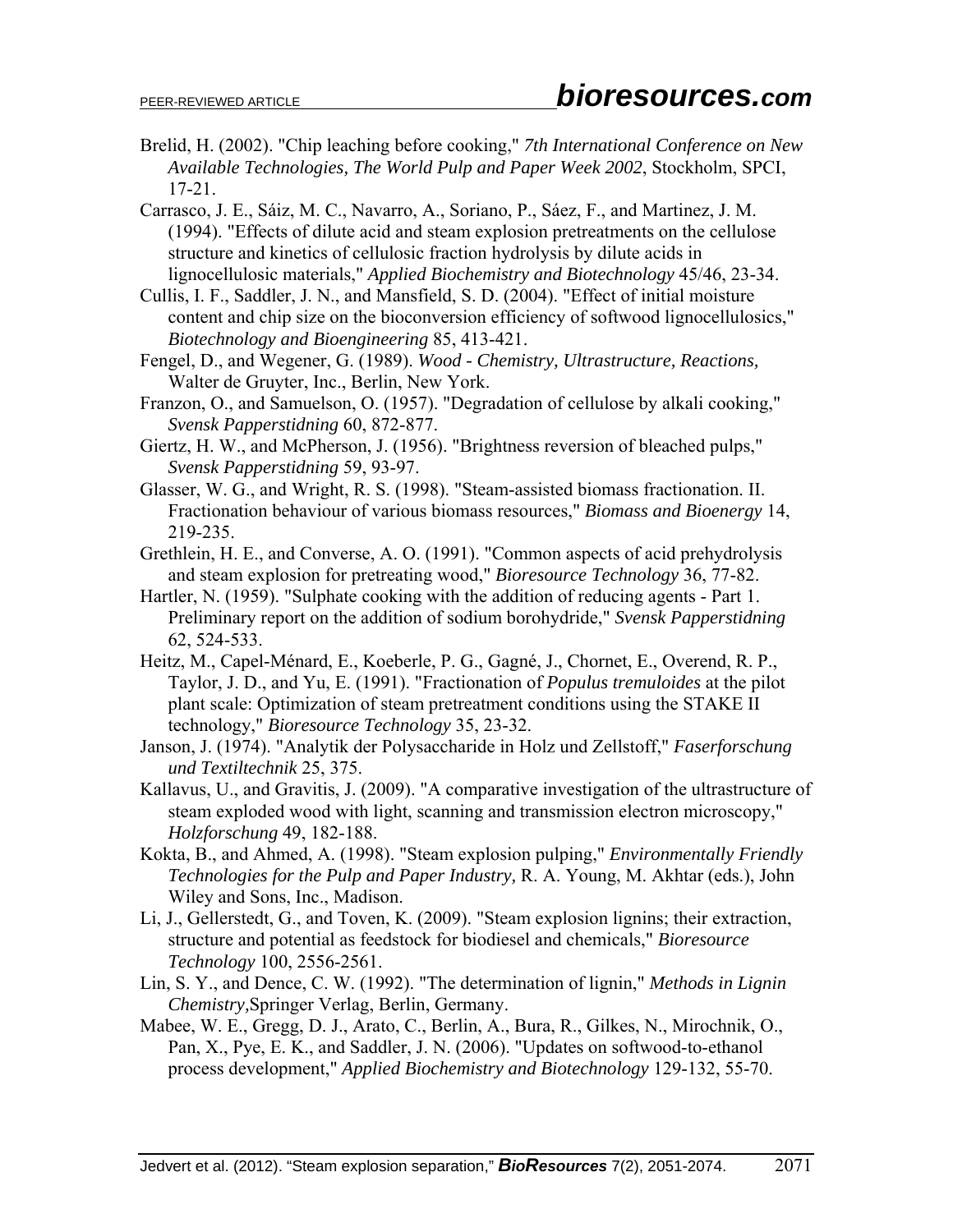- McPherson, J. A. (1958). "The fractionation of spruce wood," *Acta Chem. Scandinavia* 12, 779-780.
- Meier, H. (1958a). "Barium hydroxide as a selective precipitating agent for hemicelluloses," *Acta Chem. Scandinavia* 12, 144-146.
- Meier, H. (1958b). "Studies on hemicelluloses from pine (*Pinus silvestris* L.)," *Acta Chem. Scandinavia* 12, 1911-1918.
- Meller, A. (1953). "Reduction of chemically modified cellulose by sodium borohydride," *Tappi* 36, 366-367.
- Miyake, M. (1967). "Kraft cooking with addition of reducing agent. Part 2. Effect of pretreatment with reducing agent and lowering the pH of cooking liquor on yield of pulp," *Kami Pa Gikyoshi* 21, 761-768.
- Overend, R. P., and Chornet, E. (1987). "Fractionation of lignocellulosics by steamaqueous pretreatments," *Phil. Trans. R. Soc. Lond. A.* 321, 523-536.
- Perez, D. D. S., Guillemain, A., Janodet, A., Soranzo, A., Schelcher, M., Huber, P., and Petit-Conil, M. (2011)." Softwoods hemicelluloses: Impact of the extraction conditions and wood species on their chemical composition." *16th International Symposium on Wood, Fiber and Pulping Chemistry*, Tianjin, China, 1069-1074.
- Persson, T. (2009). *Extraction and Isolation of Hemicelluloses from Agricultural and Forestry Waste Streams,* Doctorial, Lund University.
- Ragauskas, A. J., Williams, C. K., Davidson, B. H., Britovsek, G., Cairney, J., Eckert, C. A., Frederick, W. J., Jr., Hallett, J. P., Leak, D. J., Liotta, C. L., Mielenz, J. R., Murphy, R., Templer, R., and Tschaplinski, T. (2006). "The path forward for biofuels and biomaterials," *Science* 311, 484-489.
- Ribe, E., Söderqvist-Lindblad, M., Dahlman, O., and Theliander, H. (2010). "Xylan sorption kinetics at industrial conditions - Part 1 Experimental results," *Nordic Pulp and Paper Research Journal* 25, 138-149.
- Richtzenhain, V. H., Lindgren, B. O., Abrahamsson, B., and Holmberg, K. (1954). "Über den alkalischen Abbau von Polysacchariden," *Svensk Papperstidning*57, 363-366.
- Shimizu, K., Sudo, K., Ono, H., Ishihara, M., Fujii, T., and Hishyama, S. (1998). "Integrated process for total utilization of wood components by steam-explosion pretreatment," *Biomass and Bioenergy* 14, 195-203.
- Sixta, H. (ed.) (2006). *Handbook of Pulp,* Wiley-VCH Verlag GmbH and Co. KGaA, Weinheim.
- Sjöström, E. (1993). *Wood chemistry Fundamentals and Applications,* Academic Press, San Diego.
- Song, T., Pranovich, A., Sumerskiy, I.,and Holmbom, B. (2008). "Extraction of galactoglucomannan from spruce wood with pressurised hot water," *Holzforschung* 62, 659-666.
- Tanahashi, M. (1990). "Characterization and degradation mechanisms of wood components by steam explosion and utilization of exploded wood," *Wood Research* 77, 49-117.
- Theander, O., and Westerlund, E. A. (1986). "Studies on dietary fiber. 3. Improved procedures for analysis of dietary fiber," *J. Agric. Food Chem.* 34, 330-336.
- Timell, T. E. (1967). "Recent progress in the chemistry of wood hemicelluloses," *Wood Science and Technology* 1, 45-70.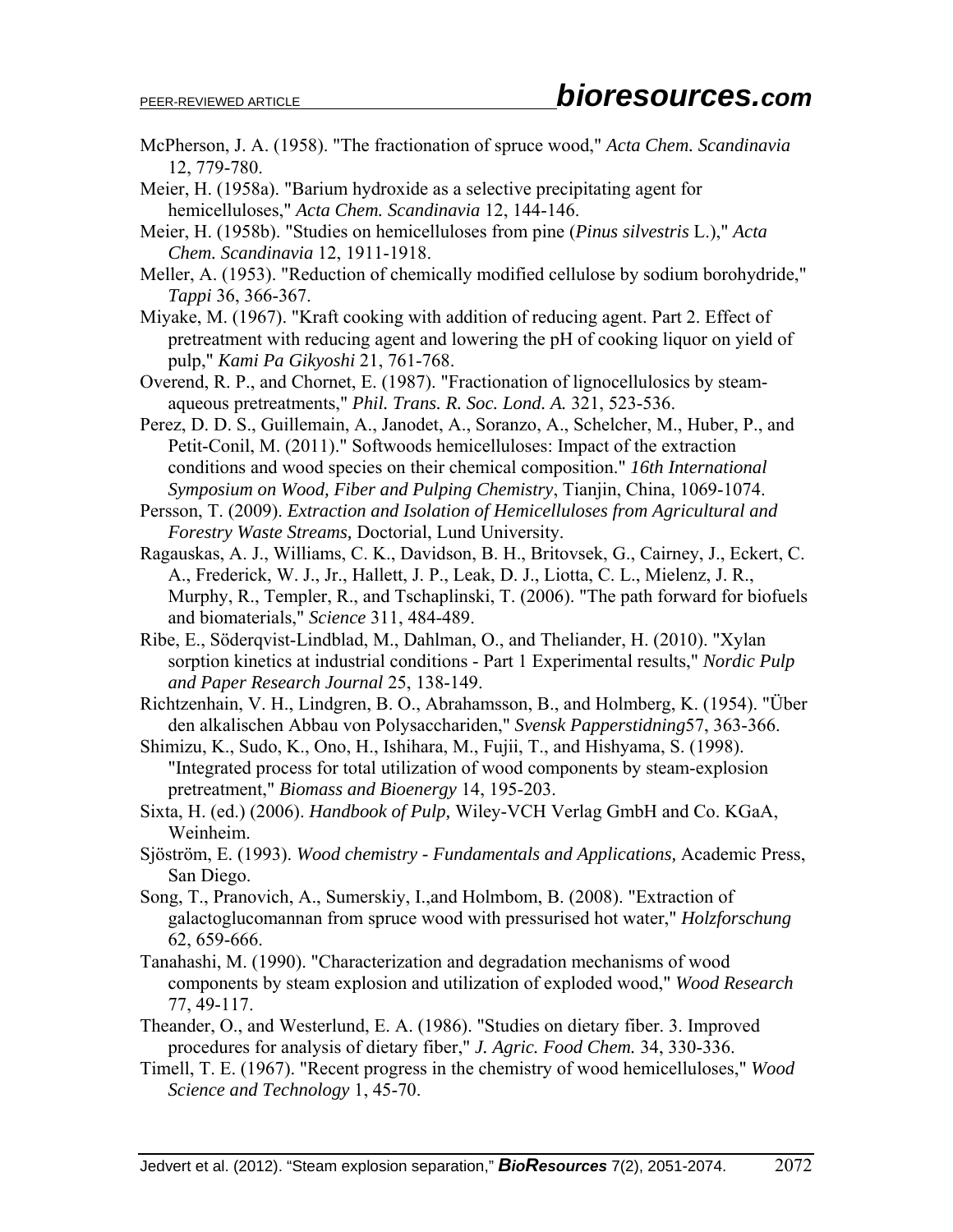- Wigell, A., Brelid, H., and Theliander, H. (2007). "Degradation/dissolution of softwood hemicellulose during alkaline cooking at different temperatures and alkali concentrations," *Nordic Pulp and Paper Research Journal* 22, 488-494.
- Willför, S., Sundberg, K., Tenkanen, M., and Holmbom, B. (2008). "Spruce-derived mannans - A potential raw material for hydrocolloids and novel advanced natural materials," *Carbohydrate Polymers* 72, 197-210.
- Yllner, S., and Enström, B. (1956). "Studies on the adsorption of xylan on cellulose fibres during the sulphate cook. Part 1," *Svensk Papperstidning* 59, 229-232.
- Zhang, Y., and Cai, L. (2006). "Effects of steam explosion on wood appearance and structure of sub-alpine fir," *Wood Science and Technology* 40, 427-436.

## **APPENDIX**

## **Carbohydrate Analysis**

The contents of cellulose, galactoglucomannan, and xylan were calculated after carbohydrate analysis by using the following assumptions/corrections:

The amounts of sugars analyzed were corrected for the acid hydrolysis yield. Anhydro sugars were calculated from sugar monomers by the withdrawal of water (multiplication by 0.88 in the case of pentosans and by 0.90 in the case of hexosans). Glucomannan was calculated as the sum of galactan, mannan, and part of the glucan. The molar ratio between the mannose and the glucose in galactoglucomannan was assumed to be 3.5:1 (Meier 1958b). All galactan measured is included in galactoglucomannan. Acetyl groups are, however, not included. Xylan was calculated as the sum of xylan and arabinan. All arabinan measured is included in the xylan. Cellulose was calculated as the content of glucan after withdrawal for the contribution of glucan to galactoglucomannan.

Cellulose = Glucose –  $(1/3.5)$  \* Mannose

Galactoglucomannan = Galactose +  $(1 + (1/3.5))$  \* Mannose

 $X$ ylan =  $X$ ylose + Arabinose

The analyses were summed up into a mass balance with the assumption that the carbohydrates were divided into cellulose, galactoglucomannan, and xylan, which were calculated as described above.